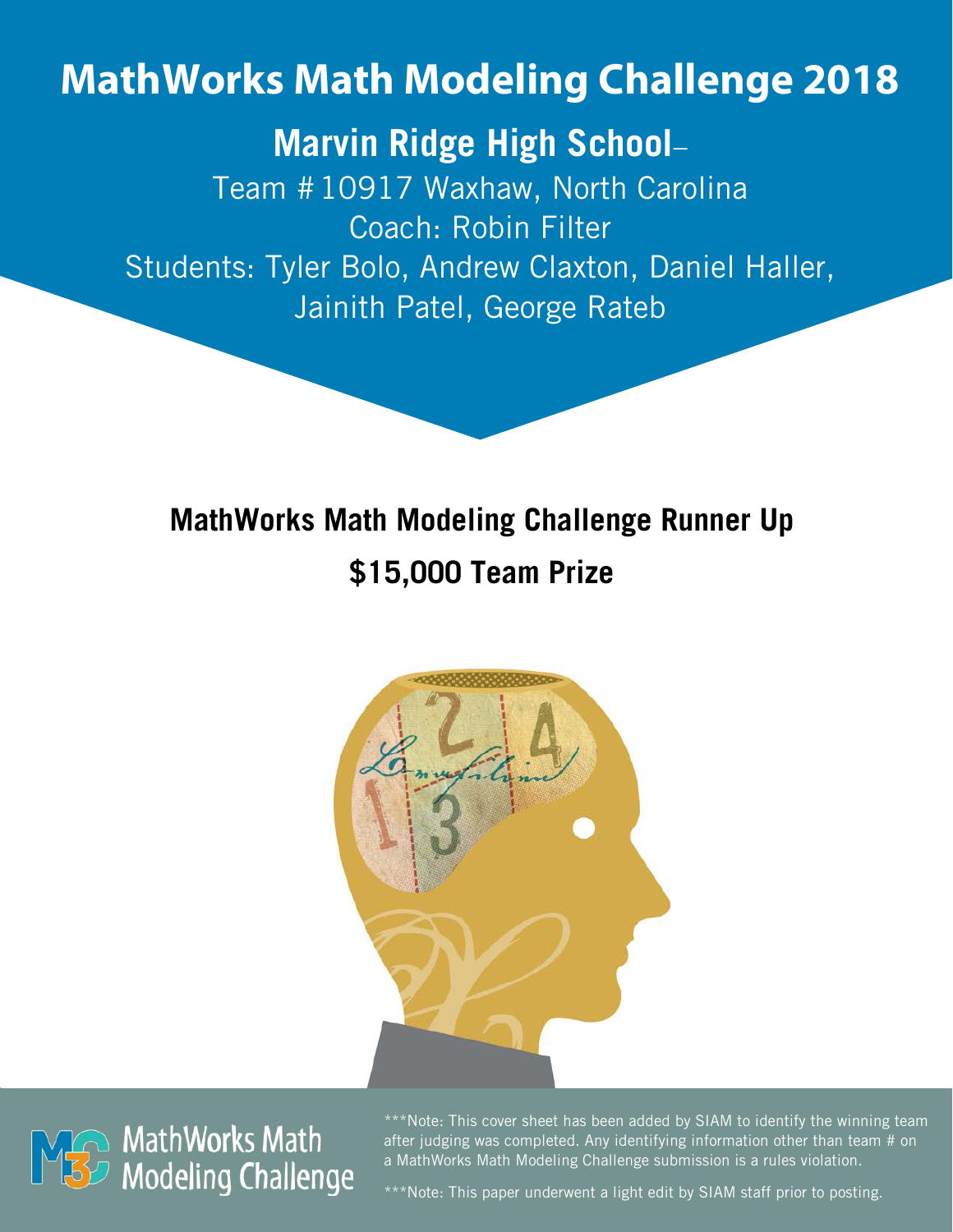#### **Better ATE Than Never**

#### **Executive Summary**

Food insecurity is one of the largest factors contributing to the perpetuation of poverty in the United States. Defined by the USDA as "a lack of consistent access to enough food for a healthy, active life," food insecurity is often overlooked in nations with a high standard of living such as the U.S., yet in 2016, 1 in 8 Americans were food insecure, a total of 41.2 million individuals<sup>[1]</sup>. Growing awareness of the relationship between food insecurity and poverty is drawing attention to the need for reduction in food wastage<sup>[2]</sup>.

With roughly ⅓ of the food produced for human consumption going to waste, nations must concern themselves with reducing waste and allocating saved food supplies to food insecure individuals<sup>[3]</sup>. Residents of North America and Oceania waste the most food out of anyone in the world, at approximately 300 kg/capita annually<sup>[4]</sup>. The high degree of food waste in the United States has prompted increased focus on food redistribution strategies. The development of quantitative models to analyze the feasibility and potential efficacy of such models are critical to assuring that redistribution strategies can succeed in meeting the needs of the food-insecure. In order to meet this need, we have developed a variety of models which aim to predict food wastage and food need, identify key target demographics to reduce food wastage, and develop a model strategy for addressing food insecurity in our community.

First, we developed a composite model which predicts total food waste and total food need for a given state (both in terms of dollars). The model uses data on food production to determine the total value of food wasted during distribution and consumption, and demographic data to calculate the total dollar worth of need required to lift the food-insecure population to a state of food security. Finally, the model subtracts need from wastage to determine whether the state wastes enough food to meet the needs of its food-insecure population, thus making a food redistribution strategy viable.

We then used data on food wastage by demographic to create a multivariate regression model to predict dollar worth of annual food wastage per household based on characteristics such as income and family composition. A multiplier based on individual caloric intake was also added to adjust waste estimates for household member ages. This model was created in Mathematica, and it can be used to identify key demographics which waste large amounts of food.

Finally, we developed a set of strategies to address the problem of food insecurity within our community, and compared their effectiveness using a benefit/cost ratio of each strategy. Information about grocery stores, food consumption, and food insecurity in our county were used to create strategies that maximized redistribution at minimum cost. Overall, our investigation revealed that redistribution is most effective in food-producing regions, that a high-income households with many people are key targets for reduction in food waste, and that a grocery salvage strategy holds promise for reducing food insecurity in our community.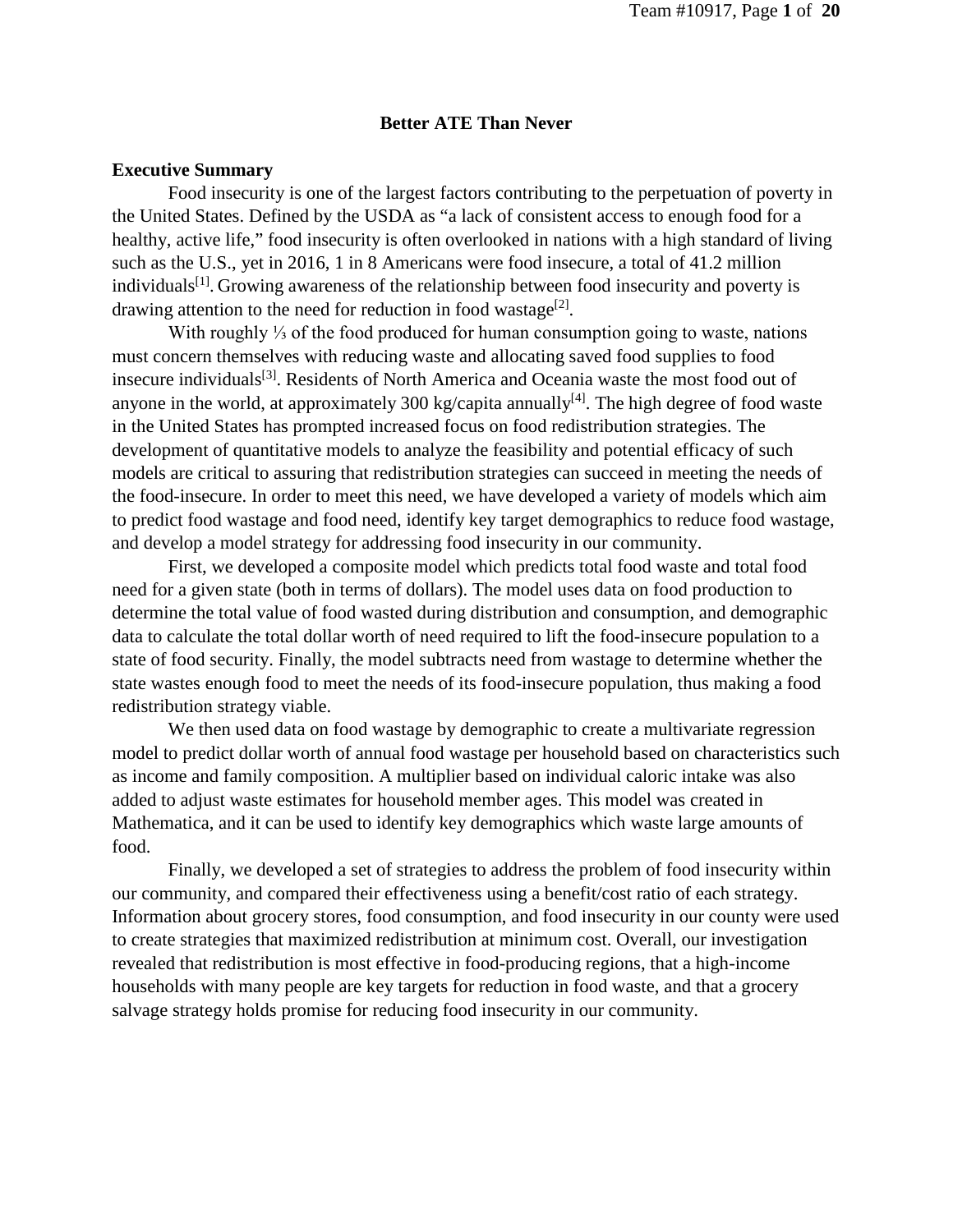## **Contents**

| $E_{\rm c}$ |  |  |  |  |
|-------------|--|--|--|--|
| F.          |  |  |  |  |
|             |  |  |  |  |
|             |  |  |  |  |
|             |  |  |  |  |
|             |  |  |  |  |
|             |  |  |  |  |
|             |  |  |  |  |
|             |  |  |  |  |
| F.          |  |  |  |  |
|             |  |  |  |  |
|             |  |  |  |  |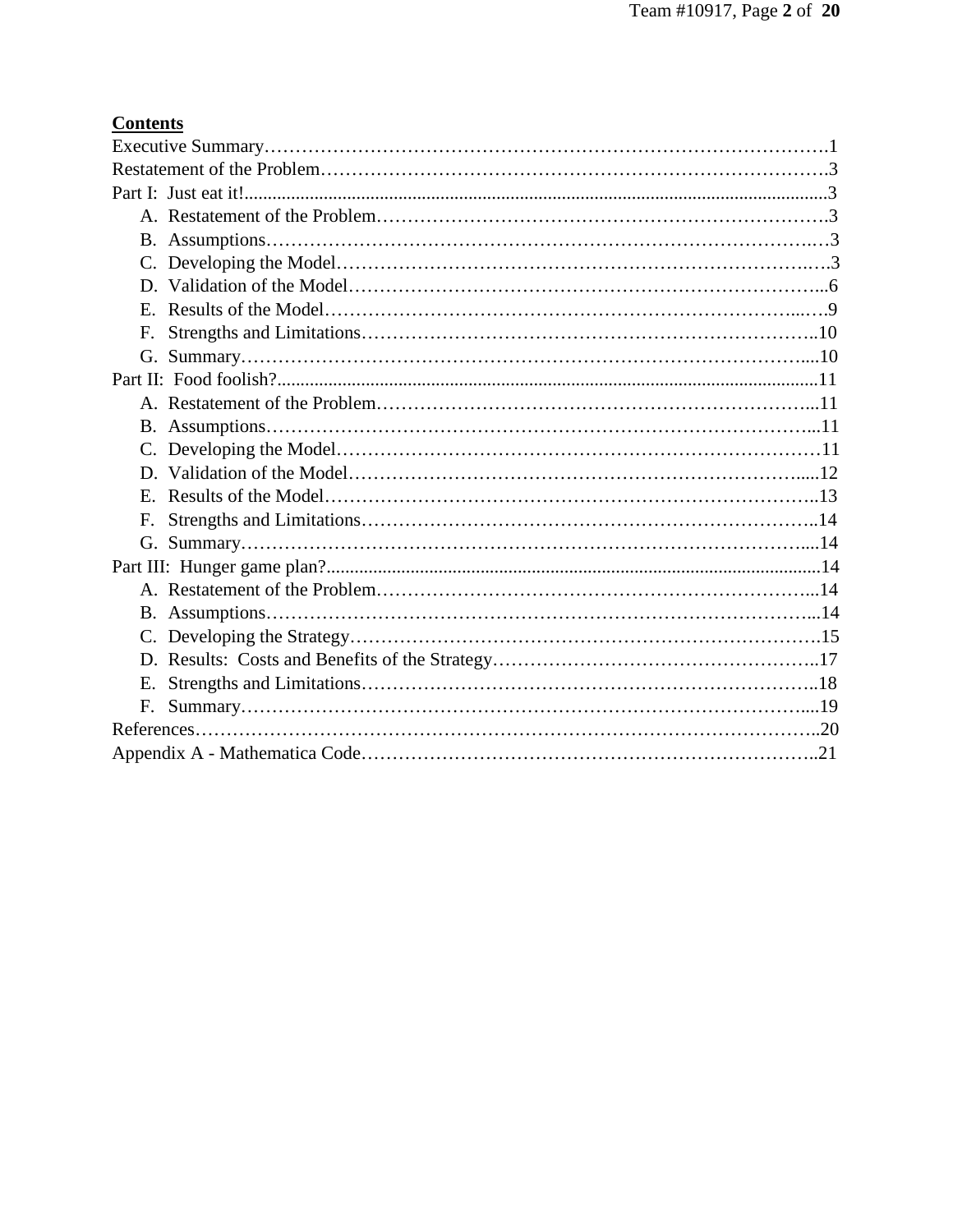#### **Restatement of the Problem**

The problem asks us to do the following:

- Create a mathematical model which can predict (a) the amount of food waste in a state, and (b) the amount of food needed to feed the food-insecure population in that state, in order to determine whether or not redistribution of food waste could solve foodinsecurity. We are to demonstrate the use of this model for Texas.
- Create a mathematical model which predicts total annual food waste for a household based on traits such as the age and number of its residents and its annual household income, and then demonstrate the use of this model for a given set of households.
- Identify a community of interest and develop a mathematical model to determine the most efficient strategies for redistribution of food; that is, the strategies which produce maximal food redistribution at minimum cost.

## **Part I: Just eat it!**

## **A. Restatement of the problem**

Using the number of food-insecure people in a state as well as the amount of food per person needed to bring that person to food security, the total cost of food needed to achieve food security can be determined. Similarly, using food waste per person (which varies by income bracket) and the population of the state, the total value of food waste can be determined. These two numbers can then be compared to determine the viability of a food redistribution strategy.

## **B. Assumptions**

- The average number of meals needed to bring a person from food insecurity to food security is constant across all states. The difference in cost needed to achieve food security across states arises from the different costs of meals in different states.
- The cost of food is directly proportional to its weight.
- Food lost via agricultural production, post-harvest handling and storage, and processing cannot be redistributed as it is not fit for human consumption. Food lost via distribution and consumption can be redistribution as it is simply not purchased or consumed, respectively.

## **C. Developing the Model**

In order to compare food waste to food need, these parameters need to be expressed in terms of the same units. In this case, food waste and food need are best compared using units of dollars (\$); that is, the value of food wasted can be compared to the cost of food need.

#### Part A: Determining Food Security Need

The first task is to determine the dollar worth of food (i.e., cost) needed to bring a state's foodinsecure population to a state of food security. To calculate this, the food-insecure population of the state is needed, as well as the annual cost per person to achieve food security.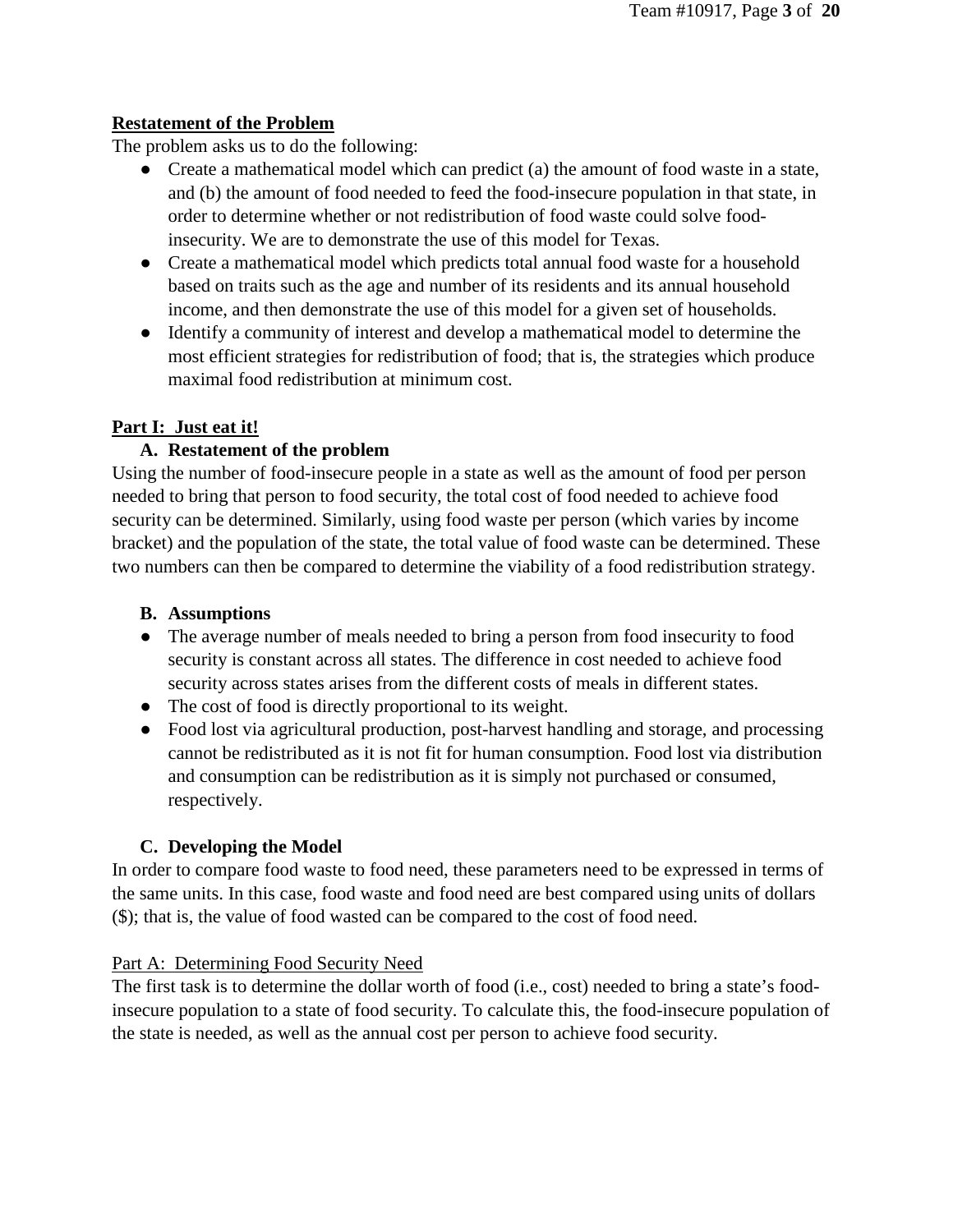$$Food Security Need = (# Food Insecure Persons) * ($ Need per person per year)$ 

The number of food insecure persons can be easily calculated by multiplying the state's proportion of the population which is food-insecure (available at map.feedingamerica.org) by the state's total population.

 $# Food Insecure~Persons = (Proportion Food Insecure) * (Population)$ 

Annual need per person was calculated in the following manner. First, we assumed that the average number of meals needed by an individual to achieve food security is relatively constant across various states, as listed above. This assumption is justified because the differing costs to achieve food security in different states arise from the cost of meals there. Variance of personal need across states comes from the cost of meals within that state. Additionally, feedamerica.org reports that, on average, food-insecure households experience food insecurity during 7 out of 12 months of the year, or about 30 weeks/year.

Cost Per Person Per Year

 $=$  (# meals needed / week)  $*$  (meal cost w/in state)  $*$  (30 weeks/year)

According to feedamerica.org, the average food-insecure American requires an average of \$17.38/week to become food secure. Average national meal cost is \$2.99, so the number of meals per week needed by the average food-insecure American to achieve security is  $$17.38/\$2.99 = 5.81$  meals. The meal cost per week is a parameter which will be input to the model when considering a particular state.

Thus the cost per person per year is as follows:

Cost Per Person Per Year =  $(5.81$  meals/week) \* (meal cost w/in state) \*  $(30$  weeks/year) Cost Per Person Per Year =  $(174.30 \text{ meals/year}) * ($ meal cost w/in state)

At this point, the total cost of food needed to achieve food security for all food-insecure individuals within a state for one year is given as follows:

 $$ Food Security Need = (*# Food Insecure Persons*) * (*$ Need per person per year*)$  $$F.S.N. = (Proportion Insecure) * (State Population) * (174.30 \,meals/year)$ ∗ ( )

#### Part B: Determining Food Waste

The second task is to determine the dollar worth of food wasted in year within a given state. We based our model for loss on the data provided by the Food and Agriculture Organization (FAO) of the United Nations, which provides information on food waste by weight through various processes on the path from production to table. As explained in our assumptions ,we assume that food lost via agricultural production, post-harvest handling and storage, and processing is not edible and cannot be distributed. Only food currently being wasted through distribution (not being bought) and consumption (not being eaten) is fit for redistribution.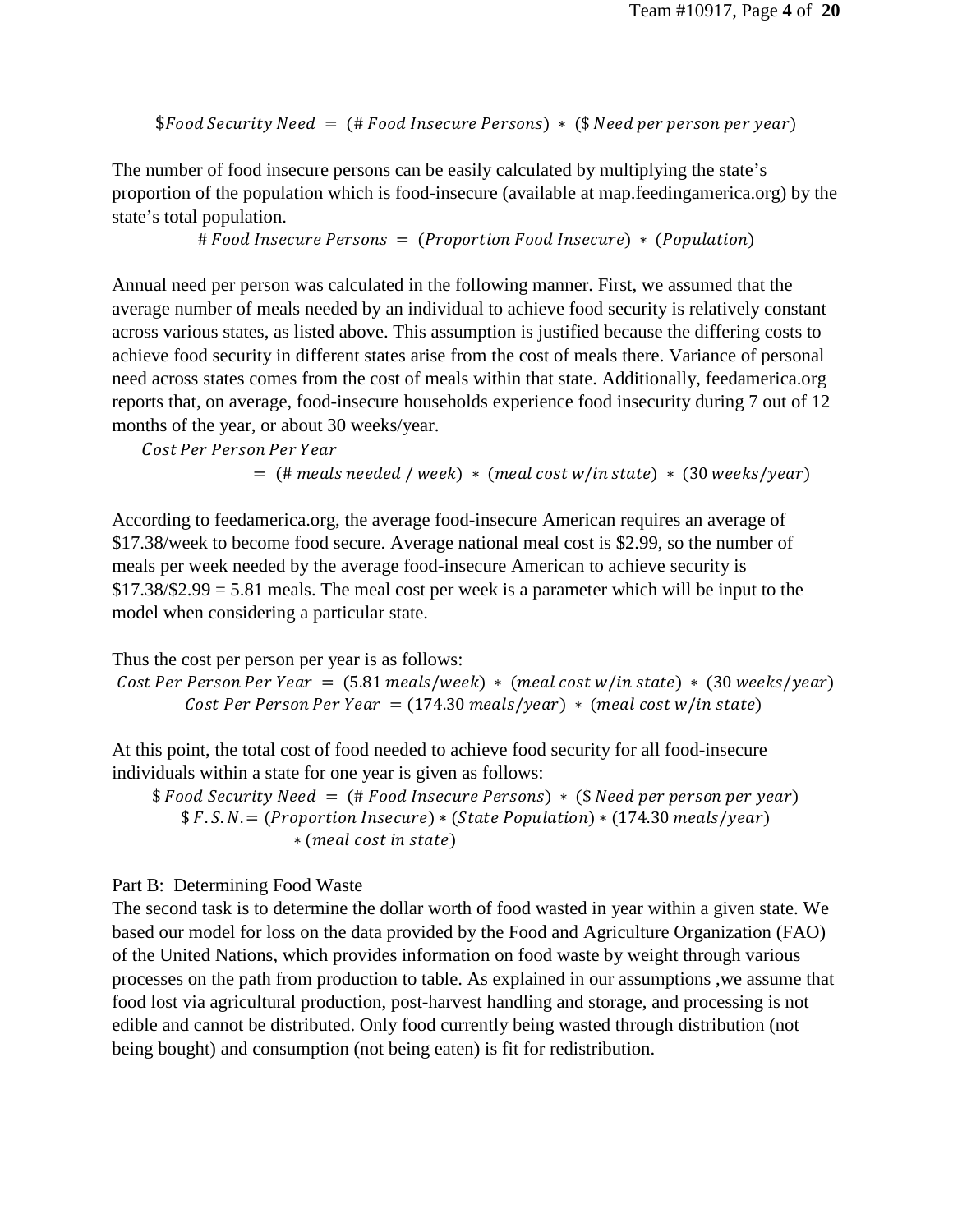The percentage of food wasted through the two phases varies by the category of food. For a given category, the total dollar worth of food loss is given by the following:

 $Wasted = (\frac{2}{3} Wasted \, via \, Construction) + (\frac{2}{3} Wasted \, via \, Distribution)$ 

Additionally,

```
$Wasted via Consumption = State Receipts ($) * Consumption Wave Percentage
```
State Receipts are the total amount spent by consumers on the goods, and the waste percentage is the percent by mass of food that is not eaten by consumers. Thus this formula relies on the assumption that the value of food is directly proportional to its mass, as discussed above. State Receipts for Texas, and Waste Percentages for North America, are given by the FAO's spreadsheet.

 $$Wasted via Distribution$  $=$  (\$ Available prior to distribution  $*$  Distribution Waste Percentage)

To determine how to calculate the dollar worth of food available prior to distribution, we first considered that state receipts (the amount of food purchased by all consumers in the state) are the product of the available food and the percent of food *not* wasted.

State Receipts = (\$ Available prior to distribution)  $*$  (1 – Distribution Waste Percentage)

Manipulating this equation for \$ Available yields the following:

$$
$Available prior to distribution = \frac{State\ Records ($)}{1 - (Distribution\textit{Waste Percentage})}
$$

Thus,

\$ Wasted via Distribution

 $= \frac{State\ Records\ (\$\)}{1 - (Distribution\ Most\ Po}$ 1 − (Distribution Waste Percentage) ∗

Waste via distribution and consumption must be calculated for each category, as waste percentages and state receipts vary across categories. Therefore, the model for total dollar worth of food waste is:

 $Wasted = \sum_{i=0}^{n} ((\frac{State\ Records\ (s)}{1 - (Distribution\ waste_n)} * Distribution\ West\ (Naste_n + (StateReceipts_n *$  $\mathcal{L}$ onsumptionWaste<sub>n</sub>))

where n is the number of categories, and the  $StateReceipts_n$ , Distribution Waste<sub>n</sub>, and Consumption Waste<sub>n</sub> are the total consumer expenditures and distribution/consumption waste percentages for each category.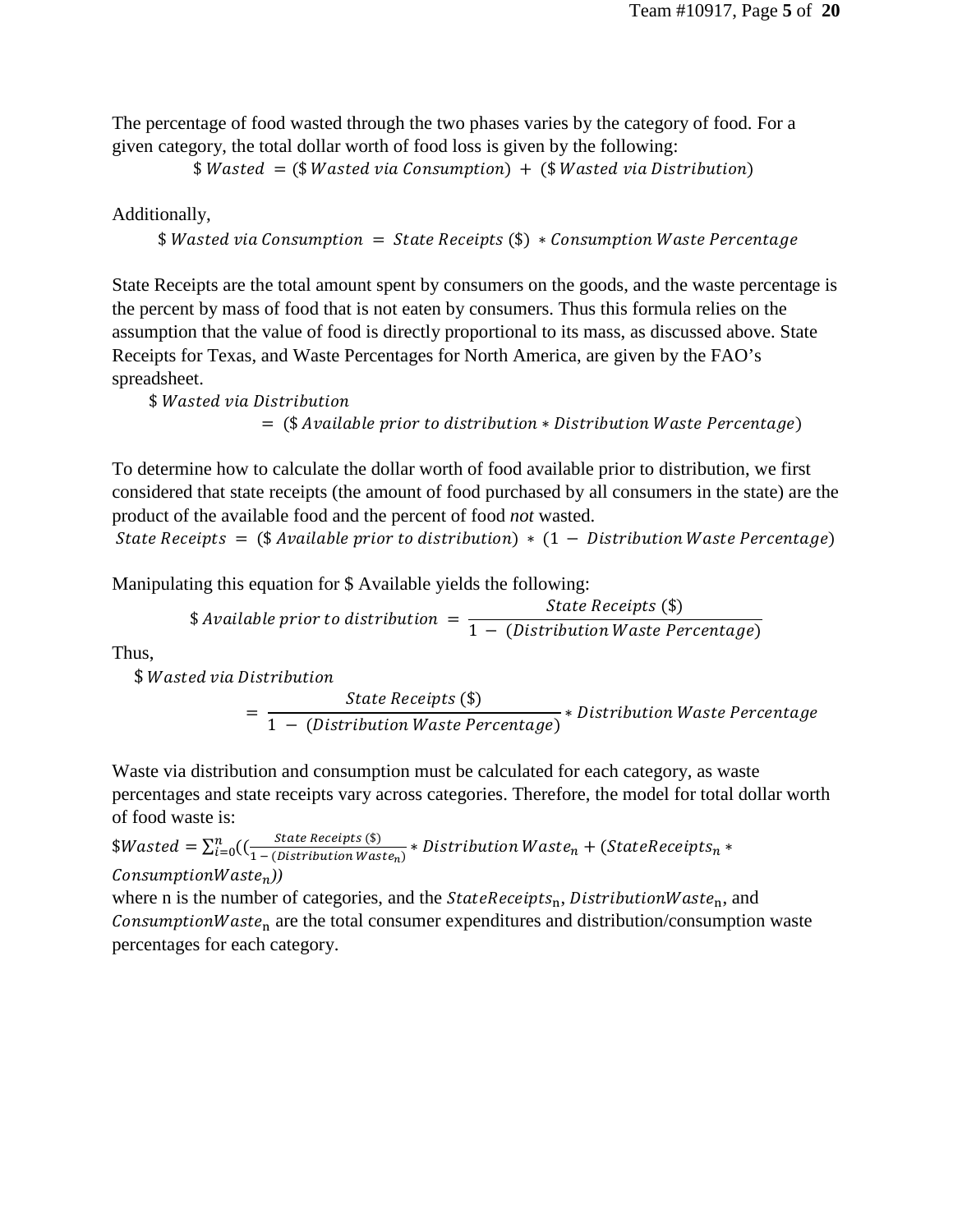| <b>Nap the Meal Gap - Ollion County.</b> <i>Peeding America</i> .<br>Cash receipts, commodity ranking, and share of state receipts for the top 44 crops in |                                                                                                                                                                        |                      |                                                          |                             |                        |                                   |  |
|------------------------------------------------------------------------------------------------------------------------------------------------------------|------------------------------------------------------------------------------------------------------------------------------------------------------------------------|----------------------|----------------------------------------------------------|-----------------------------|------------------------|-----------------------------------|--|
|                                                                                                                                                            | Texas (excluding those that are not food crops, such as cotton lint)<br>https://data.ers.usda.gov/reports.aspx?ID=17843#Paf12231d97954ad1bdac6be756269fbe 2_18iT0R0x43 |                      |                                                          |                             |                        |                                   |  |
|                                                                                                                                                            |                                                                                                                                                                        |                      |                                                          |                             |                        |                                   |  |
|                                                                                                                                                            |                                                                                                                                                                        | Rank Commodity       | State receipts<br>(in thousands of receipts)<br>dollars) | Share of State<br>(percent) | Total Loss (thousands) | Total Lost (actual dollar amount) |  |
|                                                                                                                                                            |                                                                                                                                                                        | All commodities      | 20,897,606                                               | 100                         | 3,014,702              | 3014702000                        |  |
|                                                                                                                                                            |                                                                                                                                                                        | Animals and products | 13,154,912                                               | 62.9                        | 2,002,599              | 2002599000                        |  |
|                                                                                                                                                            |                                                                                                                                                                        | <b>Crops</b>         | 7,742,694                                                | 37.1                        | 1,012,103              | 1012103000                        |  |
|                                                                                                                                                            |                                                                                                                                                                        |                      |                                                          |                             |                        | 0                                 |  |
| cereals                                                                                                                                                    |                                                                                                                                                                        | 8 Sorghum            | 480,609                                                  | 2.3                         | 139,573                | 139573000                         |  |
|                                                                                                                                                            |                                                                                                                                                                        | 12 Wheat             | 297,693                                                  | 1.4                         | 86,452                 | 86452000                          |  |
|                                                                                                                                                            |                                                                                                                                                                        | 14 Rice              | 128,209                                                  | 0.6                         | 37,233                 | 37233000                          |  |
|                                                                                                                                                            |                                                                                                                                                                        | 36 Oats              | 9,618                                                    | 0                           | 2.793                  | 2793000                           |  |
|                                                                                                                                                            |                                                                                                                                                                        | 44 Rye               | 3,929                                                    | 0                           | 1,141                  | 1141000                           |  |
|                                                                                                                                                            |                                                                                                                                                                        |                      |                                                          |                             |                        | n                                 |  |
| roots and<br>tubers                                                                                                                                        |                                                                                                                                                                        | 15 Potatoes          | 113,522                                                  | 0.5                         | 42,601                 | 42601000                          |  |
|                                                                                                                                                            |                                                                                                                                                                        | 28 Carrots           | 18,368                                                   | 0.1                         | 6.893                  | 6893000                           |  |
|                                                                                                                                                            |                                                                                                                                                                        |                      |                                                          |                             |                        | 0                                 |  |
| oilseeds and<br>pulses                                                                                                                                     |                                                                                                                                                                        | 16 Peanuts           | 109,663                                                  | 0.5                         | 5,494                  | 5494000                           |  |
|                                                                                                                                                            |                                                                                                                                                                        | 17 Pecans            | 94,020                                                   | 0.4                         | 4,710                  | 4710000                           |  |
|                                                                                                                                                            |                                                                                                                                                                        | Cottonseed           | 439,982                                                  | 2.1                         | 22,044                 | 22044000                          |  |
|                                                                                                                                                            |                                                                                                                                                                        |                      |                                                          |                             |                        |                                   |  |

"Map the Meal Gap - Union County." *Feeding America*.

Figure 1: Excel spreadsheet of Texas agricultural data used to calculate waste. The loss for each item was calculated based on our \$ Wasted model, with the waste percentage parameters determined by the values reported by the FAO.

#### Part C: Combining the Models

A state has enough food waste to feed its food-insecure population if the value of food wasted exceeds the dollar worth of need. That is, if surplus food value is defined as the value of food wasted minus the dollar worth of need, a positive surplus food value indicates that the state has enough food waste to meet the needs of its food insecure population. Thus, our final model for Question 1 takes the following form:

 $Surplus Food = $Wasted - Food Security Need (FSN)$  $Wasted = \sum_{i=0}^{n} ((\frac{State\ Receips\ (\$)}{1 - (Distribution\ Water\}) * Distribution\ Water_{n}) + (StateReceipts_{n} *$  *)*  $$F.S.N. = (Proportion Insecure) * (State Population) * (174.30 \,meals/year)$ ∗ ( )

#### **D. Validating the Model**

Part A: Validating the Food Security Need model Our model to calculate food security need was  $$F.S.N. = (Proportion Insecure) * (State Population) * (174.30 \,meals/year)$ 

∗ (

The FSN varies linearly with the proportion of food-insecure people in the state and the state's population. This is consistent with the idea that each additional food-insecure individual contributes, on average, the same amount of additional need. The FSN also varies linearly with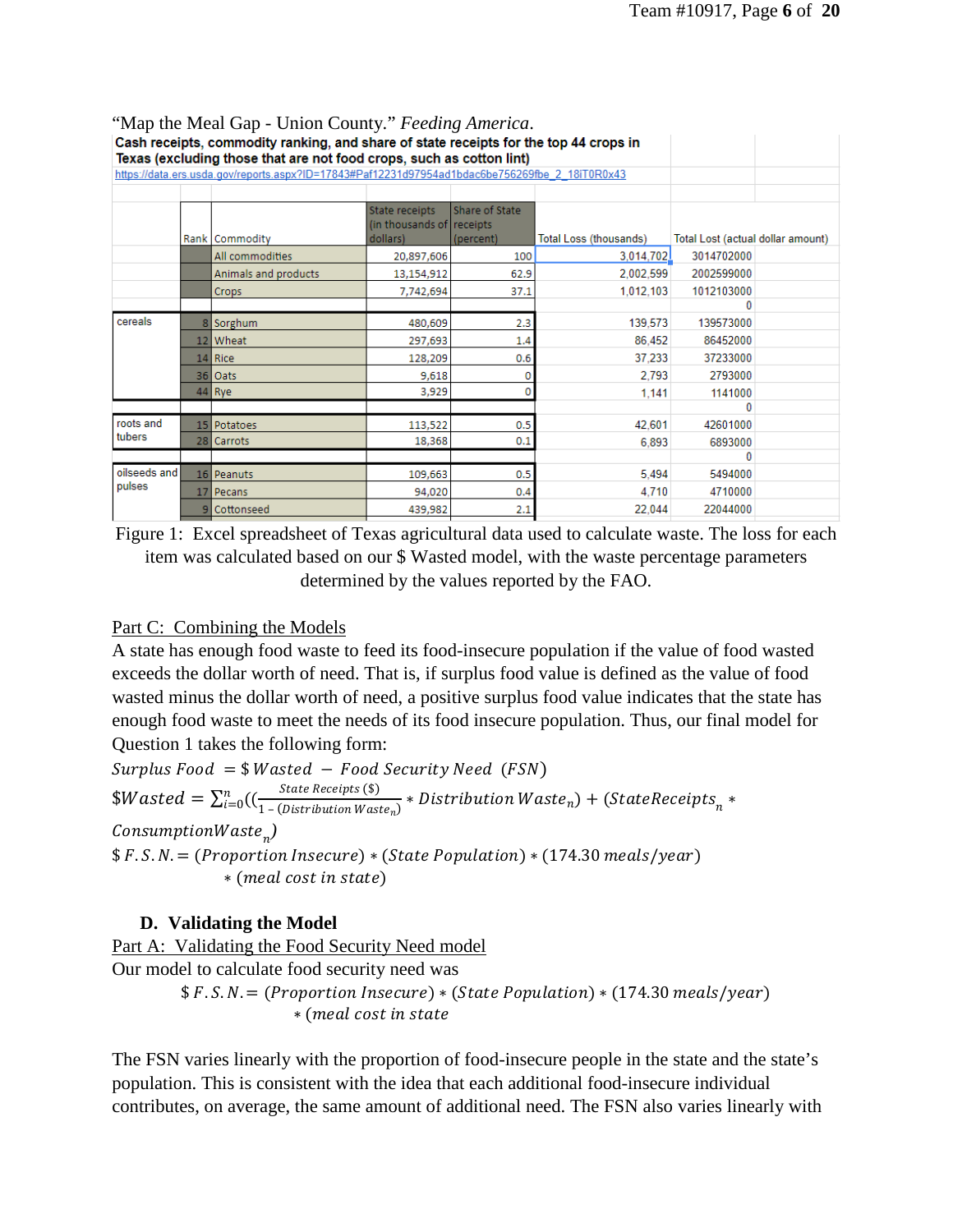the state's average meal cost, which also makes sense, considering that the amount of food need is dependent on the cost of food in the state.

The model is also consistent with states' reported annual food budget shortfalls (i.e., the total additional amount of money needed to bring the food-insecure population to a state of food security). For Texas,

$$
$F.S.N. = (.157) * (2.786 × 107 people) * (174.30 meals/year) * ($2.59/med)
$$
  
\$F.S.N. = \$1,970,000,000

The reported annual food shortfall for Texas, according to feedingamerica.org, is about \$2,000,000,000, meaning that our model is about 98.5% accurate in this case.

Similarly, for North Carolina,

$$
$F.S.N. = (.165) * (1.015 × 107 people) * (174.30 meals/year) * ($2.84/meal)
$$
  
\$F.S.N = \$829,000,000

With a reported food budget shortfall of \$844,000,000, our model is 98.2% accurate for NC. See Part E, Results of the Model, for additional examples.

Part B: Validating the \$ Wasted model

On the other hand, our model for food waste was  $Wasted = \sum_{i=0}^{n} ((\frac{State\ Receips\ (\$)}{1 - (Distribution\ Water\}) * Distribution\ Water_{n}) + (StateReceipts_{n} *$ 

#### $\mathit{ConsumptionWaste}_{n}$ )

For a given category, the value of food wasted varies linearly with state receipts (consumer expenditure). This is logical as the value of food waste in a state should be proportional to the value of food purchased. The portion of the equation represents money wasted during the consumption phase varies directly with consumption waste percentage as expected; the situation is more complicated for the distribution phase as the state receipts variable accounts for expenditure *after* distribution loss. Within the range of 0 to 1 (the range in which the Distribution Waste Percentage variable is valid), the component of the model that represents food wasted via distribution varies as a rational function which is continuously increasing. This behavior makes sense as an increase in distribution percentage means an increase in food waste. This nonlinear behavior is also explained by the fact that an increase in distribution waste percentage means that more food was available in the first place (as state receipts remain constant) *and* that more food is wasted via distribution.

Part C: Validating the overall model Our final model took the following form:  $Surplus Food = $Wasted - Food Security Need (FSN)$  $Wasted = \sum_{i=0}^{n} ((\frac{State\ Receips\ (\$)}{1 - (Distribution\ Water\}) * Distribution\ Water_{n}) + (StateReceipts_{n} *$  $\mathit{ConsumptionWaste}_{n})$  $$F.S.N. = (Proportion Insecure) * (State Population) * (174.30 \,meals/year) *$ (*meal cost in state*)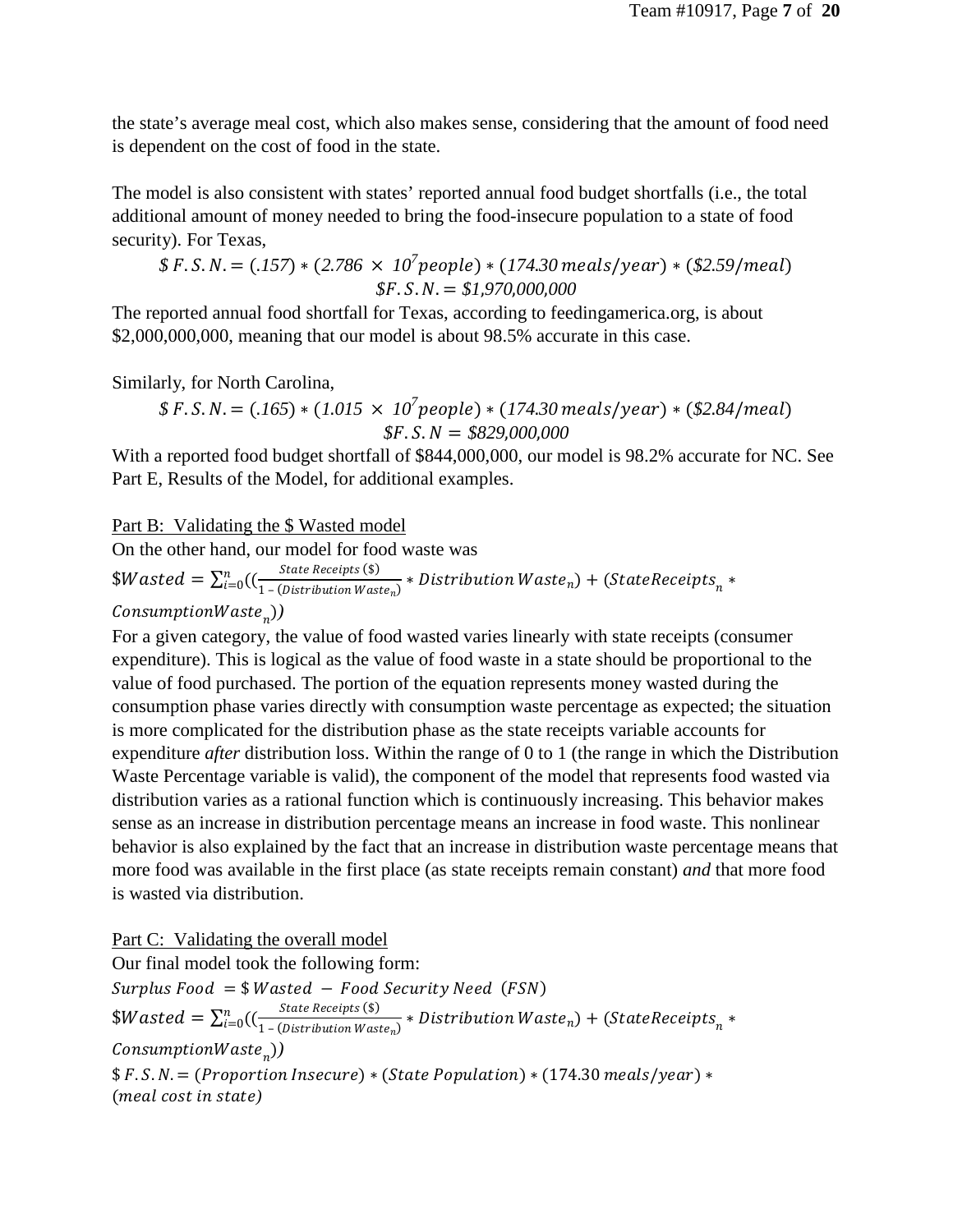If surplus food is positive, then the state's wasted food is enough to meet the needs of the foodinsecure population. The overall model depends on six variables. Three vary by category (state receipts, distribution waste percentage, and consumption waste percentage) and three vary only by state (proportion of population food-insecure, state population, and meal cost in state).

Below is a sensitivity analysis showing how small changes in the variables affect the overall surplus food calculation for Texas.

| State Receipts*                             | Surplus Food (\$) | Percent change<br>(Change-Original)/(Original) |
|---------------------------------------------|-------------------|------------------------------------------------|
| 10% reduction                               | 743,231,000       | $-28.9%$                                       |
| No change                                   | 1,044,702,000     | 0%                                             |
| 10% increase                                | 1,346,172,000     | $+28.9%$                                       |
| <b>Distribution Waste</b><br>Percentage* ** | Surplus Food (\$) | Percent change<br>(Change-Original)/(Original) |
| 10% reduction                               | 966,922,000       | $-7.4%$                                        |
| No change                                   | 1,044,702,000     | 0%                                             |
| 10% increase                                | 1,122,482,000     | $+7.4%$                                        |
| <b>Consumption Waste</b><br>Percentage* **  | Surplus Food (\$) | Percent change<br>(Change-Original)/(Original) |
| 10% reduction                               | 784,949,000       | $-24.9%$                                       |
| No change                                   | 1,044,702,000     | 0%                                             |
| 10% increase                                | 1,304,455,000     | $+24.9%$                                       |
| Proportion Food-Insecure **                 | Surplus Food (\$) | Percent change<br>(Change-Original)/(Original) |
| 10% reduction                               | 1,237,567,000     | $+18.5%$                                       |
| No change                                   | 1,044,702,000     | 0%                                             |
| 10% increase                                | 842,648,000       | $-19.3%$                                       |
| <b>State Population</b>                     | Surplus Food (\$) | Percent change<br>(Change-Original)/(Original) |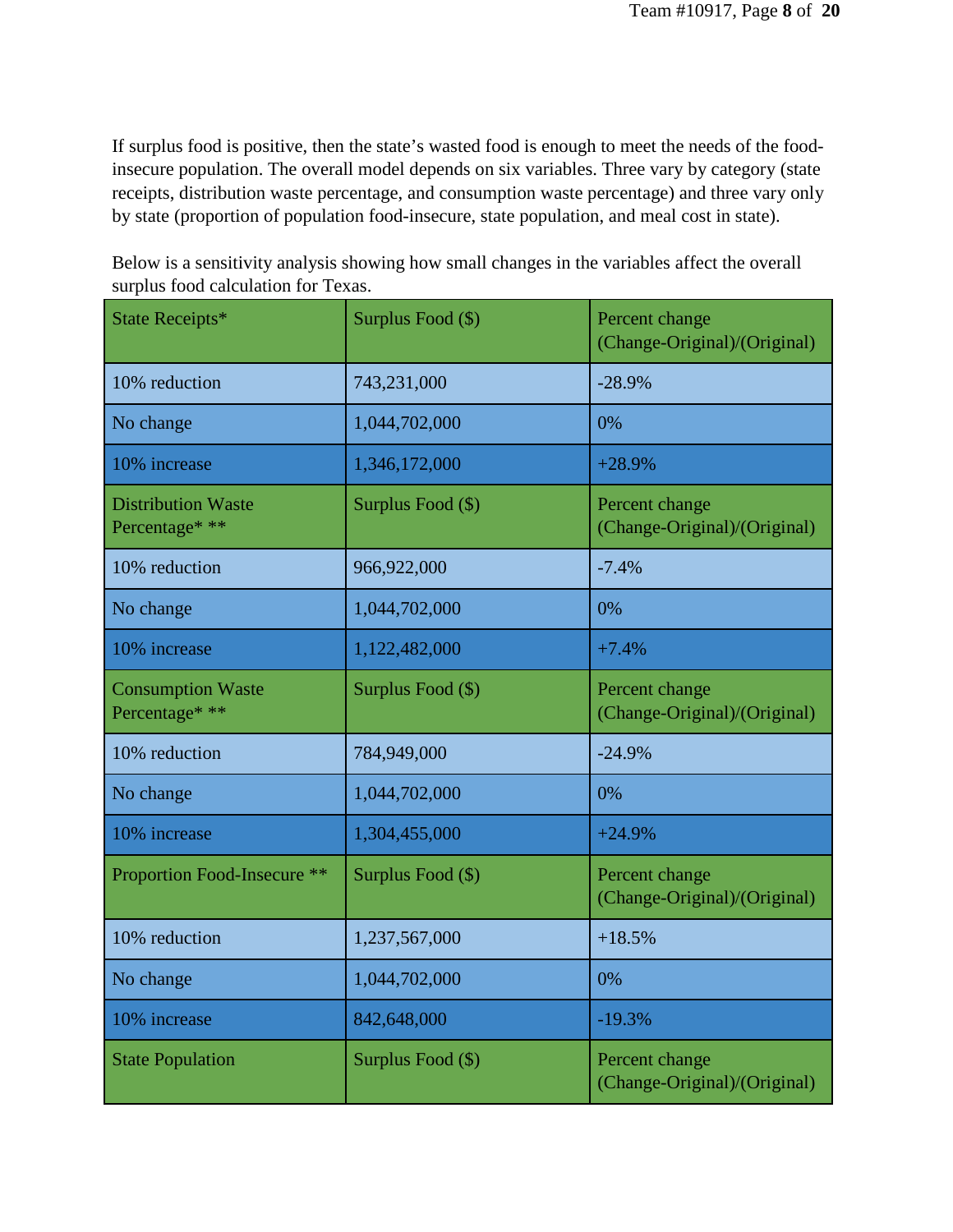| 10% reduction                         | 1,237,567,000     | $+18.5%$                                       |
|---------------------------------------|-------------------|------------------------------------------------|
| No change                             | 1,044,702,000     | 0%                                             |
| 10% increase                          | 842,648,000       | $-19.3%$                                       |
| <b>Meal Cost In State</b>             | Surplus Food (\$) | Percent change<br>(Change-Original)/(Original) |
| 10% reduction                         | 1,237,567,000     | $+18.5%$                                       |
| No change                             | 1,044,702,000     | 0%                                             |
| 10% increase                          | 842,648,000       | $-19.3%$                                       |
| Model Parameter: 174.30<br>years/year | Surplus Food (\$) | Percent change<br>(Change-Original)/(Original) |
| 10% reduction                         | 1,237,567,000     | $+18.5%$                                       |
| No change                             | 1,044,702,000     | 0%                                             |
| 10% increase                          | 842,648,000       | $-19.3%$                                       |

\*This variable varies across categories of food; the same change was applied to the variable in all categories

\*\*Reductions and increases to this variable were calculated multiplicatively, NOT via addition. At 10% reduction of a variable of 20% would yield 18%

The sensitivity analysis of the model reveals that predictions of food surplus (waste – need) are relatively sensitive to changes in model parameters. Changes in variables such as state receipts (consumer expenditure) and meal cost produce significant changes in the output. However, variations in model parameters never came close to making the surplus negative; even major changes in model parameters would still show that Texas wastes enough food to feed its foodinsecure population.

#### **E. Results of the Model**

The results of the model for various states are shown in the table below.

| <b>State</b>   | <b>\$ Wasted Food</b> | FSN (Food security<br>need) | <b>Surplus Food</b><br>(\$ Wasted Food-FSN) |
|----------------|-----------------------|-----------------------------|---------------------------------------------|
| Texas          | \$3,015,702,000       | \$1,970,000,000             | \$1,045,702,000                             |
| North Carolina | \$1,735,389,000       | \$829,000,000               | \$906,389,000                               |
| Rhode Island   | \$3,835,000           | \$69,943,000                | $-$ \$66,108,000                            |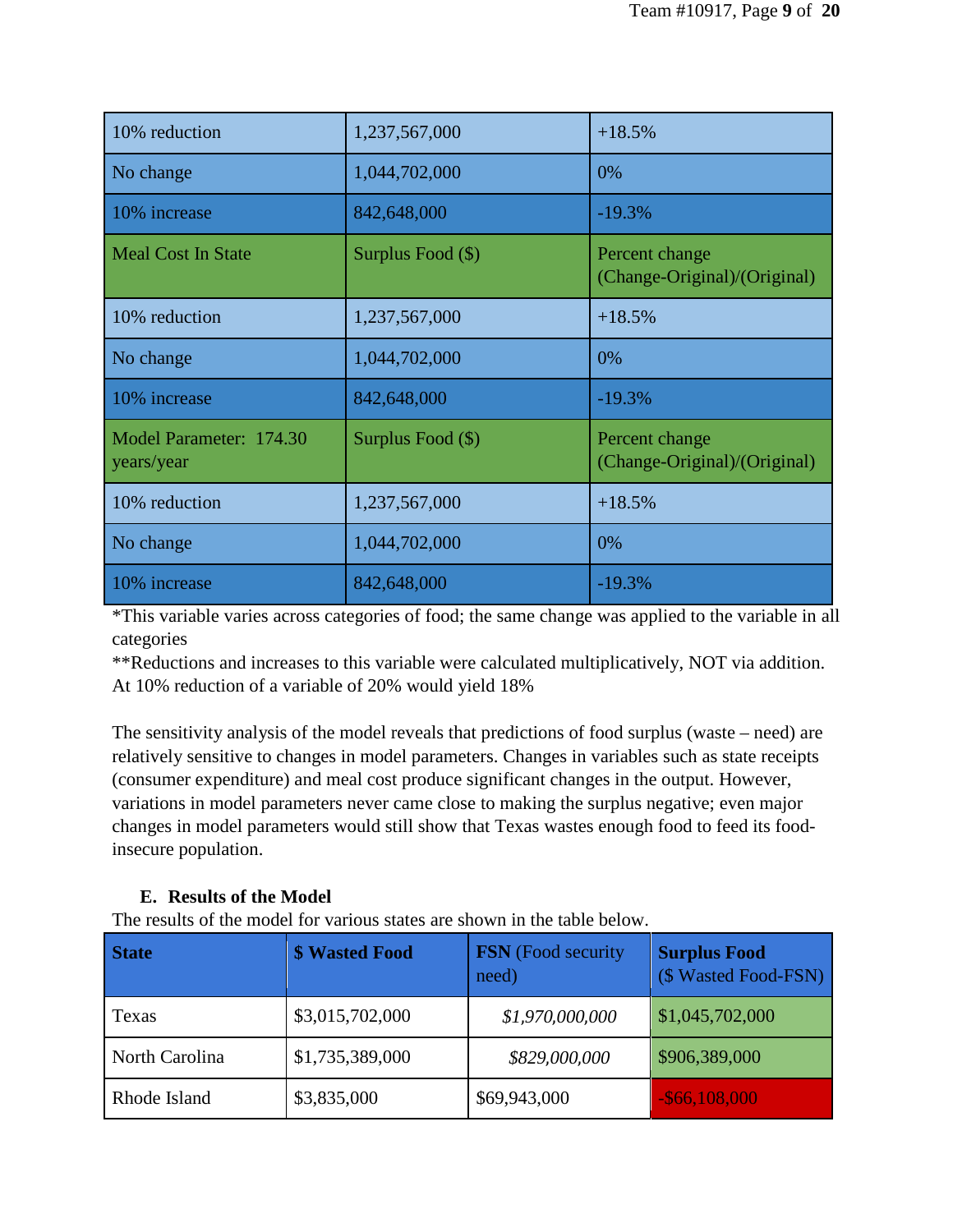States marked in green waste enough food to meet the needs of their food-insecure population, while those marked in red do not. As major agricultural states, Texas and North Carolina wasted many more dollars' worth of food than necessary to meet their food security needs. This indicates that a food redistribution strategy could be viable in principle for large agricultural states. For smaller, nonagricultural states like Rhode Island, however, need exceeded wasted food value. Consumption waste in Rhode Island was not enough to meet need. This indicates that a food redistribution strategy may be less effective in nonagricultural regions without transport from outside regions.

#### **F. Strengths and Limitations**

Our model's strengths lie in its simplicity and accuracy. It takes a simple list of parameters which are readily available through FeedAmerica and the US Department of Agriculture's Economic Research Service, and easily generates estimates of the value of food waste, food security need, and surplus food. Estimates of food security need match state-reported values closely. The model is also easy to interpret; a positive surplus food value means that a state could feed its food-insecure residents using its current food waste.

One limitation of our model's limitations is its moderate sensitivity to variations in certain parameters. For example, if the estimated proportion of a state's population is that is foodinsecure is off by 10%, food surplus changes by 18.5%. However, this sensitivity arises from inaccuracy in data reported by states and not from flaws in the model. Additionally, even major changes in model parameters do not come close to changing the sign of the food surplus.

#### **G. Summary**

Using information on national food wastage and a state's agricultural production, we created a model which could determine the value of a state's total food wastage. Using demographic information on states' food-insecure populations and additional money they need, we created a model which could determine the cost of food needed to achieve food security for all citizens. By combining the two models, we created a model which can predict whether or not a state wastes enough food to feed its food-insecure population. For major agricultural states, food surplus was high; these states usually waste more than enough food to feed their food-insecure populations. For less agricultural/smaller states, however, food surplus is negative, and food redistribution would not be an effective strategy without outside involvement.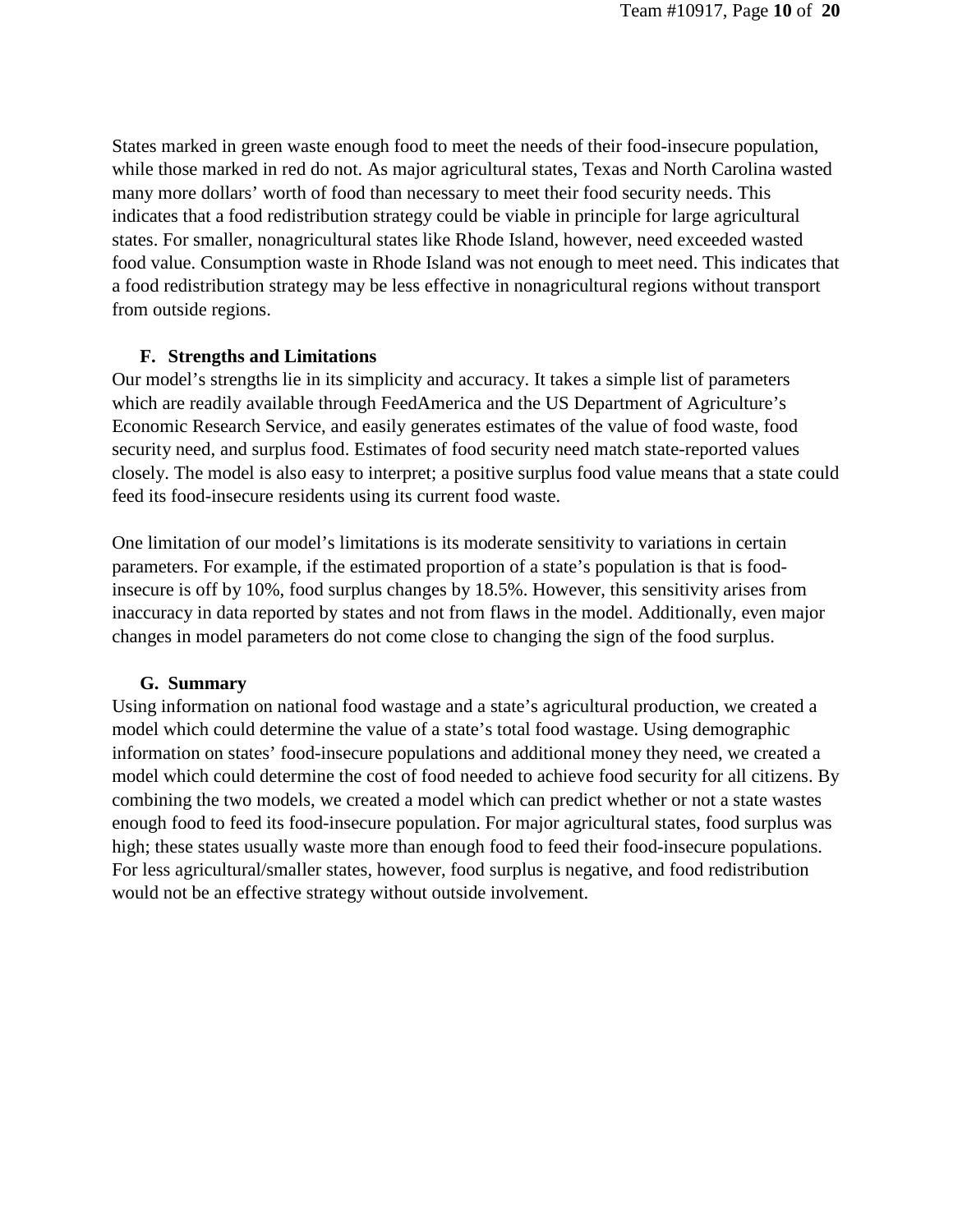#### **Part II: Food Foolish?**

#### **A. Restatement of the problem**

Using historical data about how individuals from different income brackets, ages, etc., develop a mathematical model which can predict household annual food waste based on demographic characteristics. For purposes of comparison, the model should express food waste in terms of the monetary value of the food.

#### **B. Assumptions**

- The proportion of food that an individual wastes outside the home is constant across various demographics.
- The proportion of food wasted within a given category (cereals, meats, etc.) is constant.
- Individual food waste is proportional to caloric consumption.

## **C. Developing the Model**

In order to predict food waste per household, we developed a multivariate function in Mathematica based on demographic data such as household income and composition. We used data from the Bureau of Labor Statistics, which records money spent on each of six categories of food (cereals, meats, fish, dairy, fruits and vegetables, and out-of-home purchases) for different household makeups/incomes<sup>[5][6]</sup>. We calculated the dollar worth of food in each category wasted by these households by multiplying the value purchased in each category by the average percentage wasted according to the the FAO. This yielded the response variable, food waste per household, for our multivariate models $[4]$ .

At this point, we began developing the models using household income and number of people in each household as predictor variables and dollar worth of food wastage as the response. We tried several different regressions and found the most effective model to be a quadratic regression of the form predicted Waste =  $ax2 + bx + cy2 + dy + e$ , where a, b, c, d, and e are constants, x is the annual household income, and y is the number of people in the household. We created six such models (one for each category); the total dollar worth of food wastage for the household is given by the sum of their outputs. The Mathematica code for these regressions is located in Appendix A.

As an example, the multivariate model for cereal waste is shown below: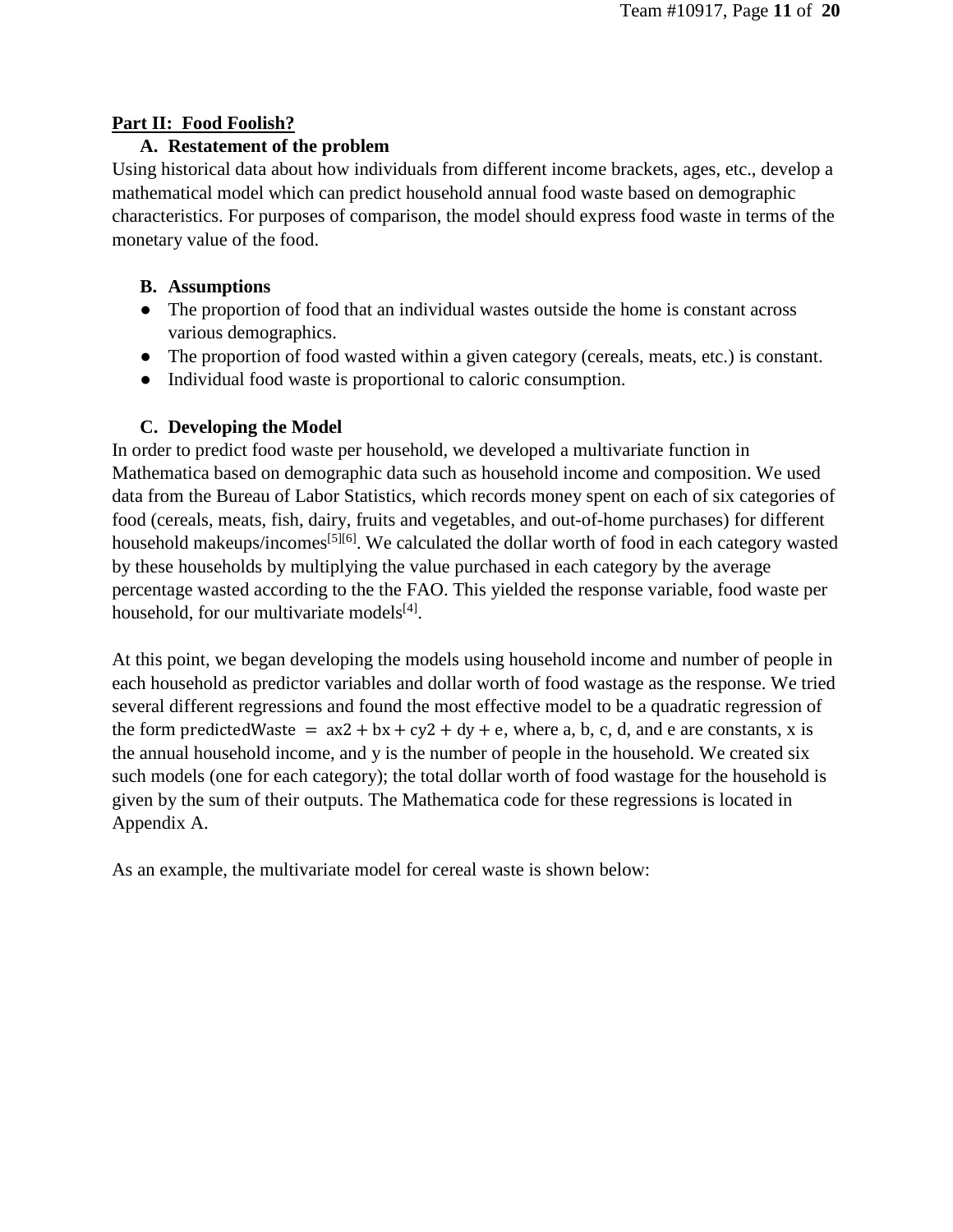

Figure 2: Food waste tends to be highest in large and high-income households

These models do not take into account the various ages of the people within the household. To adjust for the age distributions of the household members, we used a multiplier based on caloric intake. People who eat less food tend to purchase less food, and thus waste less food. The proportion of food an individual eats compared to the national average is given by: Caloric proportion  $=$  (Caloric Intake by Individual) / (National Mean Caloric Intake)

To calculate national mean caloric intake, we determined the average caloric data for each age bracket using data from health.gov<sup>[7]</sup>. These age group-specific averages were used as estimates for Caloric Intake by Individual in the above equation. We then multiplied the average caloric consumption for each age group by that group's proportion in the U.S. population, using data from the US Census<sup>[8]</sup>. This yielded the national mean caloric intake, 2090 calories/day.

To determine the contribution to household waste by the individual, we multiply the caloric proportion calculated above by the base prediction given by our multivariate model. The base prediction per person is the household prediction over the number of people in the household.

$$
Individual\ Continution = \frac{Household\ Prediction}{Number\ of\ People} * \frac{Individual\ Caloric\ Intake}{2090\ calories/day}
$$

Thus the total waste of the household is the sum of these individual contributions, as shown:

Total household waste = 
$$
\frac{Household\ Prediction}{N*(2090\ calories/day)} * \sum_{i=0}^{N} \text{Calorichtake}_{i}
$$

where Household Prediction is the total household prediction given by the multivariate predictor model (which is not adjusted for age), N is the total number of people in the household, and CaloricIntake<sub>n</sub> is the individual's caloric intake based on their age bracket.

#### **D. Validating the Model**

Because we used nonlinear regression, we could not use  $r^2$  to evaluate our model. Instead, we used standard error of the residuals to give an estimate of the average error in our calculations. The values for our standard error the residuals for each model, as well as the standard deviation of the response variables used to train the models, are given in the table below.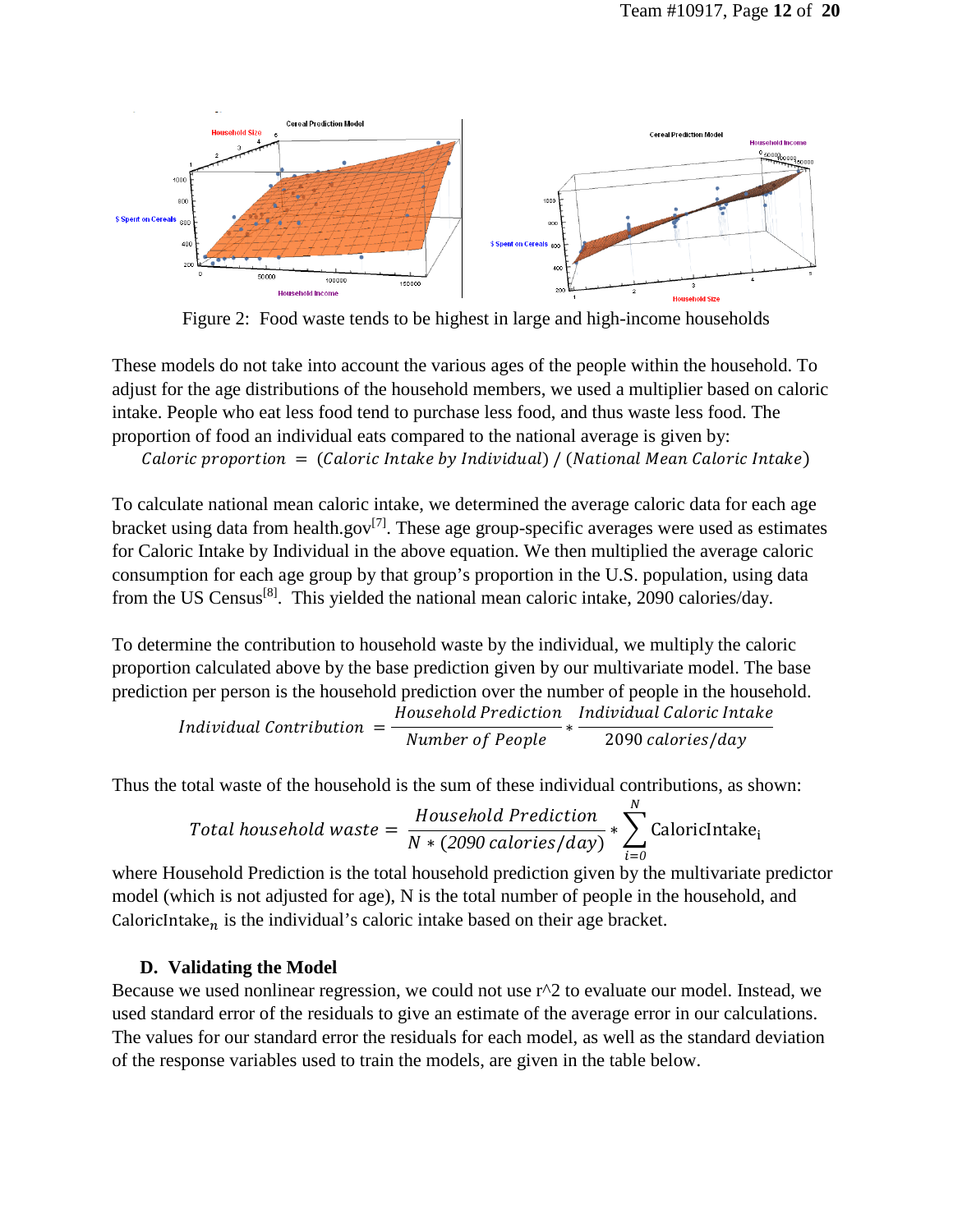| <b>Category</b>              | <b>Standard Error of the</b><br><b>Residuals (\$)</b> | <b>Standard Deviation of</b><br><b>Waste Values (\$)</b> |
|------------------------------|-------------------------------------------------------|----------------------------------------------------------|
| <b>Cereals</b>               | 46.23                                                 | 193.70                                                   |
| <b>Meats</b>                 | 280.58                                                | 305.56                                                   |
| Fish                         | 16.37                                                 | 42.21                                                    |
| Dairy                        | 30.06                                                 | 141.47                                                   |
| <b>Fruits and Vegetables</b> | 66.18                                                 | 257.06                                                   |
| <b>Out-of-Home Purchases</b> | 264.30                                                | 1190.61                                                  |
| Overall*                     | 395.31                                                | 505.07                                                   |

\*The overall standard error/standard deviation were computed using the square root of the sum of the variances for each category

For each category, the standard error of the residuals is smaller than the standard deviation of the response variable, indicating that our predictions are typically accurate within a standard deviation of the response variable, annual household waste (\$). It is important to note that these measurements involve standard error and standard deviation *before* the outputs of each of the six model are summed and the age distribution multiplier is applied.

## **E. Results**

Here are the predictions of household waste for the households given in the problem:

| Household                                                                 | Annual Income $(\frac{2}{3})$<br>year) | Predicted Waste,<br>unadjusted $(\frac{2}{3} / \text{year})$ | Predicted Waste, age<br>adjusted $(\frac{6}{x})$ year) |
|---------------------------------------------------------------------------|----------------------------------------|--------------------------------------------------------------|--------------------------------------------------------|
| Single parent and<br>toddler                                              | 20,500                                 | 681.14                                                       | 561.91                                                 |
| <b>Family of Four (Two</b><br><b>Parents and Two</b><br>Teenage Children) | 135,000                                | 1,733.79                                                     | 1,928.66                                               |
| <b>Elderly Couple</b>                                                     | 55,000                                 | 848.11                                                       | 812.60                                                 |
| Single 23-year-old                                                        | 45,000                                 | 631.51                                                       | 678.89                                                 |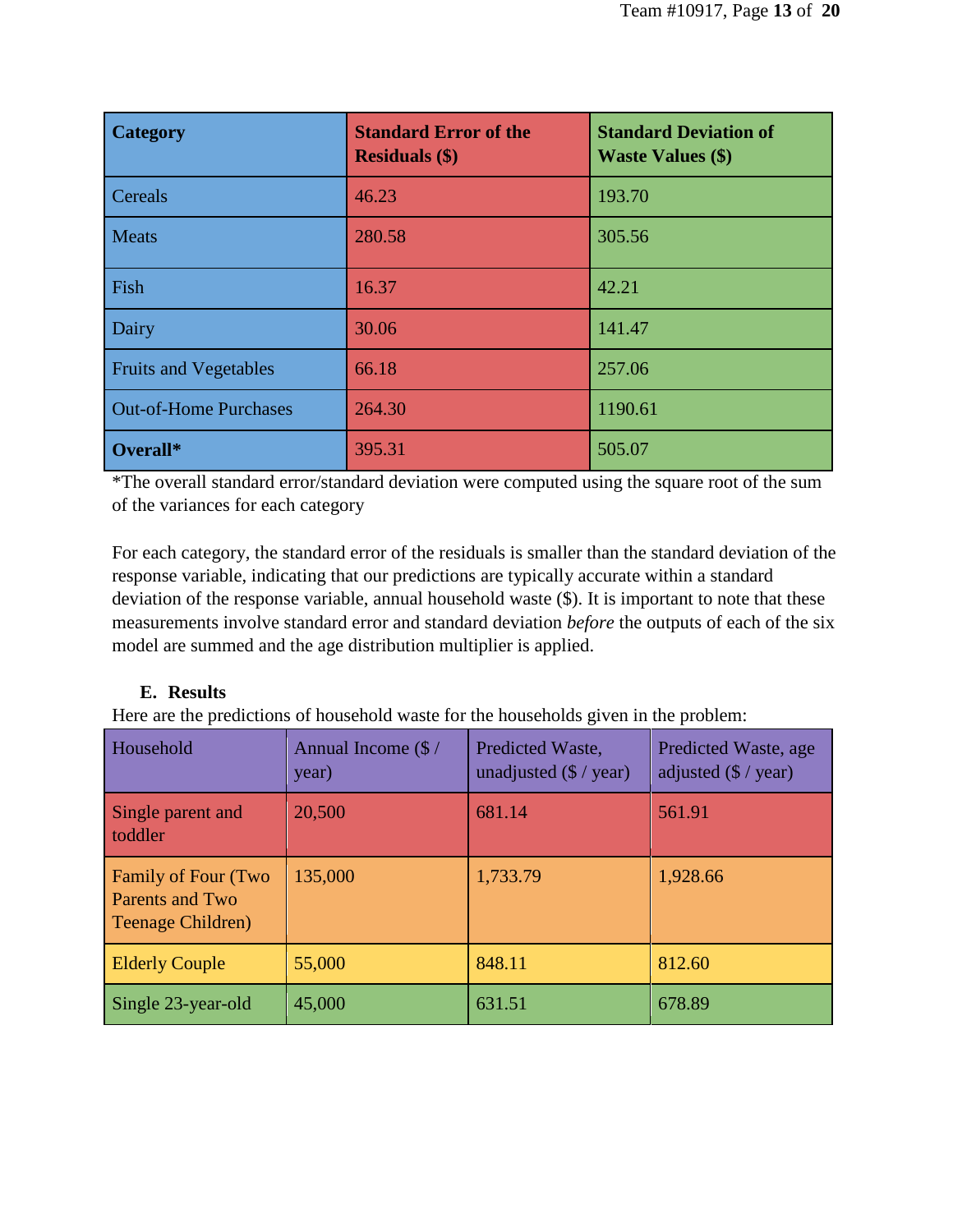Unsurprisingly, the family of four had the greatest predicted waste. The single parent and toddler with a low family income had the least predicted waste. Based on these test data, key target demographics for waste reduction are households with (a) a large household income and/or (b) many people.

#### **F. Strengths and Limitations**

One of the strengths of our model is its predictive accuracy. Based on the standard error of the residuals, our predictions are typically within one standard deviation of the mean for a given category. Of course, some of this predictive power is lost when the categories are combined, but the overall standard error remains less than the overall standard deviation of the original data. Another strength is the model's ease of use; taking simple inputs of household income, number of family members, and age of family members, it automatically computes an estimate of total household income.

One limitation of the model is that it is based on average data about the behaviors of various demographics rather than individual behavior, so it may not account for individual variations. Additionally, it operates on the assumption that food waste proportions within a given category of food are constant.

#### **G. Summary**

Using data on food expenditures based on household composition, as well as information about food wastage for different categories of food, we developed a dataset which used household income and number of members as predictors and total dollar worth of annual food waste as the response. We then used this dataset to produce a multivariate regression model within Mathematica. Following this, we developed a caloric multiplier which adjusts individual food waste based on caloric consumption. Together, the caloric multiplier and multivariate model can be used to estimate total dollar worth of annual household food waste based on demographic information.

#### **Part III: Hunger Game Plan?**

#### **A. Restatement of the Problem**

Analyze the economic environment surrounding the food retail industries, producers, and local food-insecure consumers of Union County, North Carolina in order to develop a food redistribution strategy. We will investigate multiple strategies for maximizing food redistribution at minimum cost, and assess the comparative costs and benefits of these strategies.

#### **B. Assumptions**

- Every grocery store in Union County makes \$14,000,000 per year, the national average annual sales income for grocery stores in the  $US^{[9]}$ .
- Grocery stores in Union County North Carolina are unable to sell 10% of their inventory, representing the 10% average wastage by grocery stores in the United States<sup>[10]</sup>.
- The cost of diesel fuel is constant at  $$2.55/gallon<sup>[11]</sup>$ .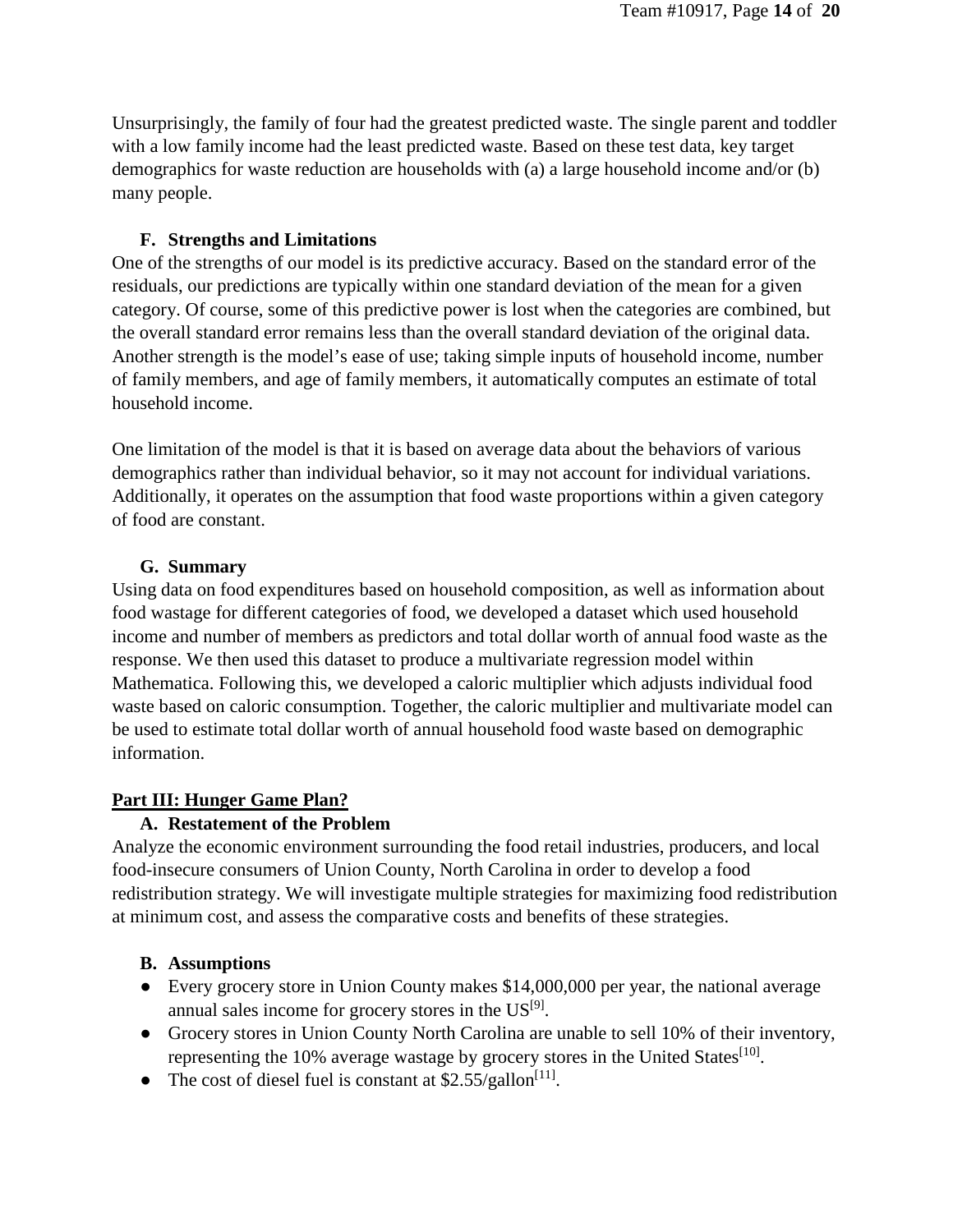- All of the food that is marked down by the grocery or collected by our employees is bought or utilized, respectively.
- All food that would have been thrown out of the grocery store is now donated.
- The farthest that any truck driver would drive in one day is the length of the perimeter of Union County and a diagonal across union county

## **C. Developing the Strategy**

## Part A: Strategy I - Salvage Groceries

According to MarketWatch, nearly \$900 million worth of expired food is discarded from the supply chain each year<sup>[12]</sup>. Salvaging groceries that are near their expiration date can both minimize costs for grocery retailers as well as increase net benefits for society, particularly those individuals facing food insecurity. The first task in the creation of such a strategy is quantifying the amount of gross sales for an average grocery store each year. To calculate this, we observed a 10% wastage rate for grocery stores and used the average income of a grocery store in the US to determine the average possible gross sales of a grocery store in Union County North Carolina<sup>[10]</sup>. Average Possible Gross Sales for Grocery Store \* 0.90

= Average Gross Sales for Grocery Store

Average Possible Gross Sales for Grocery Store  $= \frac{Average\ Gross\ Sales\ for\ Grocery\ Store}{0.90}$ 

With average gross sales being \$14,000,000, we obtain an average possible gross sale for grocery stores of  $$15,556,000^{9}$ . Upon obtaining the possible gross sales, we calculate the amount wasted for a single grocery store. This is done by finding 10% of the possible gross sales.

> Average Amount Wasted by Grocery Store  $=$  Average Possible Gross Sales for Grocery Store  $*$  0.10

With average possible gross sales equal to \$15,556,000 we obtain an average amount wasted per store of \$1,555,600. To determine the total amount wasted by grocery retailers in Union County, we multiplied the average amount wasted by a grocery store by 24, which is the number of grocery stores Union County<sup>[13]</sup>.

> Amount Wasted by Grocery Stores in Union County  $=$  Average Amount Wasted by Grocery Store  $*$  24

We obtain a total amount wasted of approximately \$37,333,000 within the county. Using map.feedingamerica.org, we determined that the additional money required to meet the food needs in Union County is  $$12,088,000$ <sup>[14]</sup>. To ensure that the grocery stores are able to make as much revenue as possible while selling their almost expired products at a lower price, our strategy would take the gross amount of almost expired goods and price them so that the total savings to food insecure consumers would be \$12,088,000. We now obtain a constant that will be multiplied by the total losses of the grocery stores in order to determine what the markdown prices would be in order to satisfy the needs of the food insecure population while allowing stores to make the most revenue possible.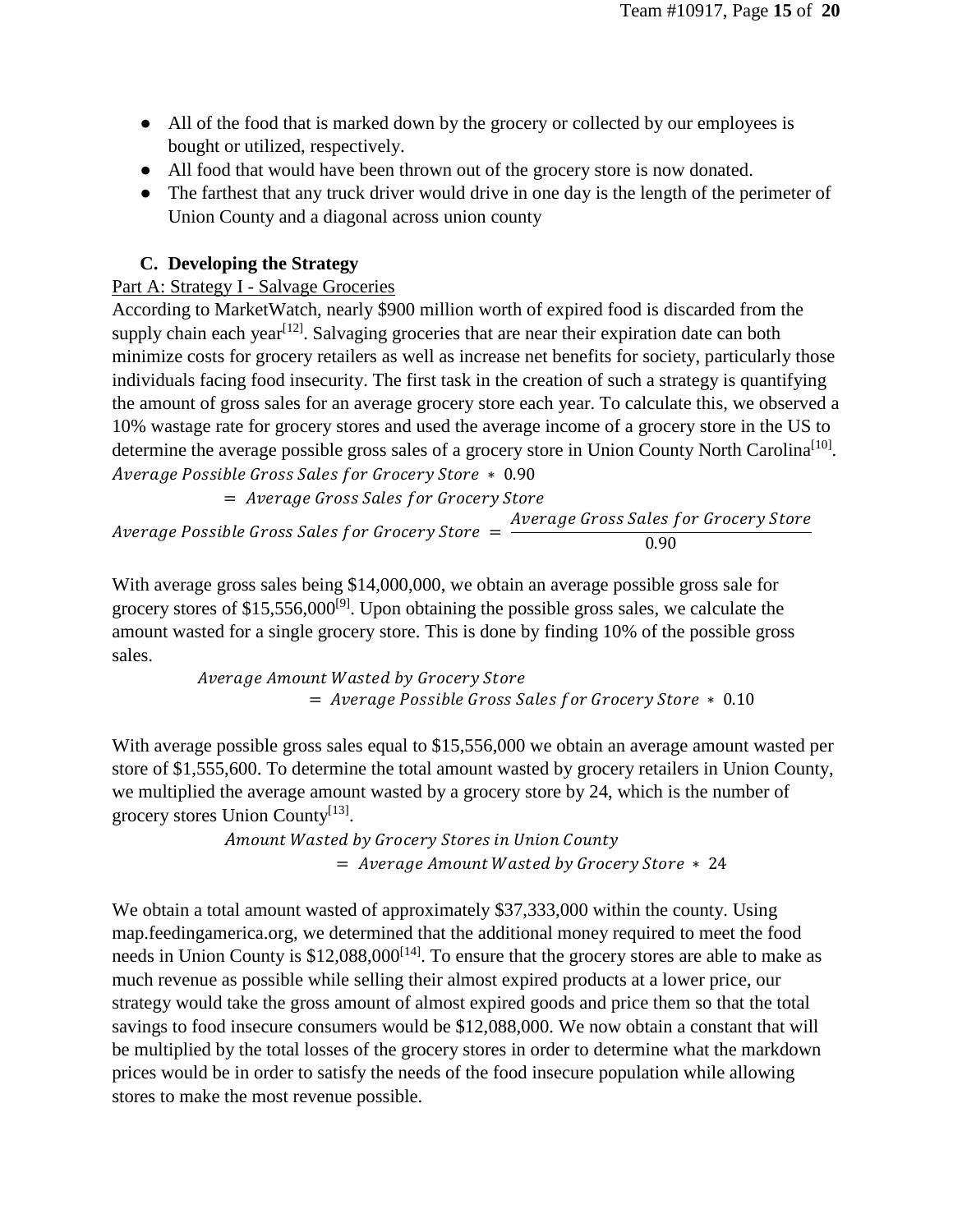Constant for Price Mark Down  $= 1 - (12,088,000 / A$ mount Wasted by Grocery Stores in Union County)

We obtain a constant of approximately 0.67 when considering the amount wasted or lost is \$37,333,000. This constant is then multiplied to the total amount wasted to obtain a value representing the additional revenue earned by the grocery stores cumulatively.

Grocery Store Revenue

= Constant for Price Mark Down \* Amount Wasted by Grocery Stores

Taking 0.67 as the constant and \$37,333,000 we obtain that the revenue made by the grocery stores cumulatively is \$25,013,110. Now, on average each grocery store in the county makes an additional revenue of \$1,042,213. Plus, all consumers, assumed to be food insecure based on their eligibility for aid programs, receive a cumulative savings of \$12,088,000, amounting to the additional financial representation of food required for becoming food secure. Our strategy maintains that perishables are salvaged three days prior to their expiration date, while nonperishables are salvaged two days prior to expiration date. At this point, they are still safe to  $eat^{[15]}$ .

#### Part B: Strategy II - Food Collection for Our County

Our second strategy takes a more active approach to reducing food loss. In this strategy, food that would be thrown out is instead donated to the county and picked up by full-time truck drivers. This food would then be distributed to a facility where it would be able to be picked up, for free, by people who are food insecure. Because all food that would be thrown out is now donated, the benefit of this strategy totals the total loss grocery stores take, which is \$37,333,000. However, the cost is a function of lost sales and running costs of our strategy.

> $Total Cost/year = Lost Sales/year + Running Costs/year$  $Loss\ Sales = 37,333,000 * p$

where *p* equals the true proportion of food donated that would have been sold.

To run our strategy, we would need a building and transportation. Thus:  $Running Costs/year = Building Costs/year + Transformation costs/year$ 

We found a building in Monroe, North Carolina, where we could rent 10,000 square feet of space for \$47,500 per year<sup>[16]</sup>. This building would provide us with enough space to store the food while being economical enough for our plan.

The transportation costs are more complicated. We need a truck to drive, truck drivers, and gas to fuel the truck. Therefore

 $Transformation$   $Cost/year = True$   $K$   $Cost/year + wages + gas$   $cost/year$ 

The median truck driver salary in the United States is  $$40,260^{[17]}$ . We would need 2 full time employees to drive the trucks and run the facility, and we would hire at the median rate, so  $wages = 2 * $40,260 = $80,520.$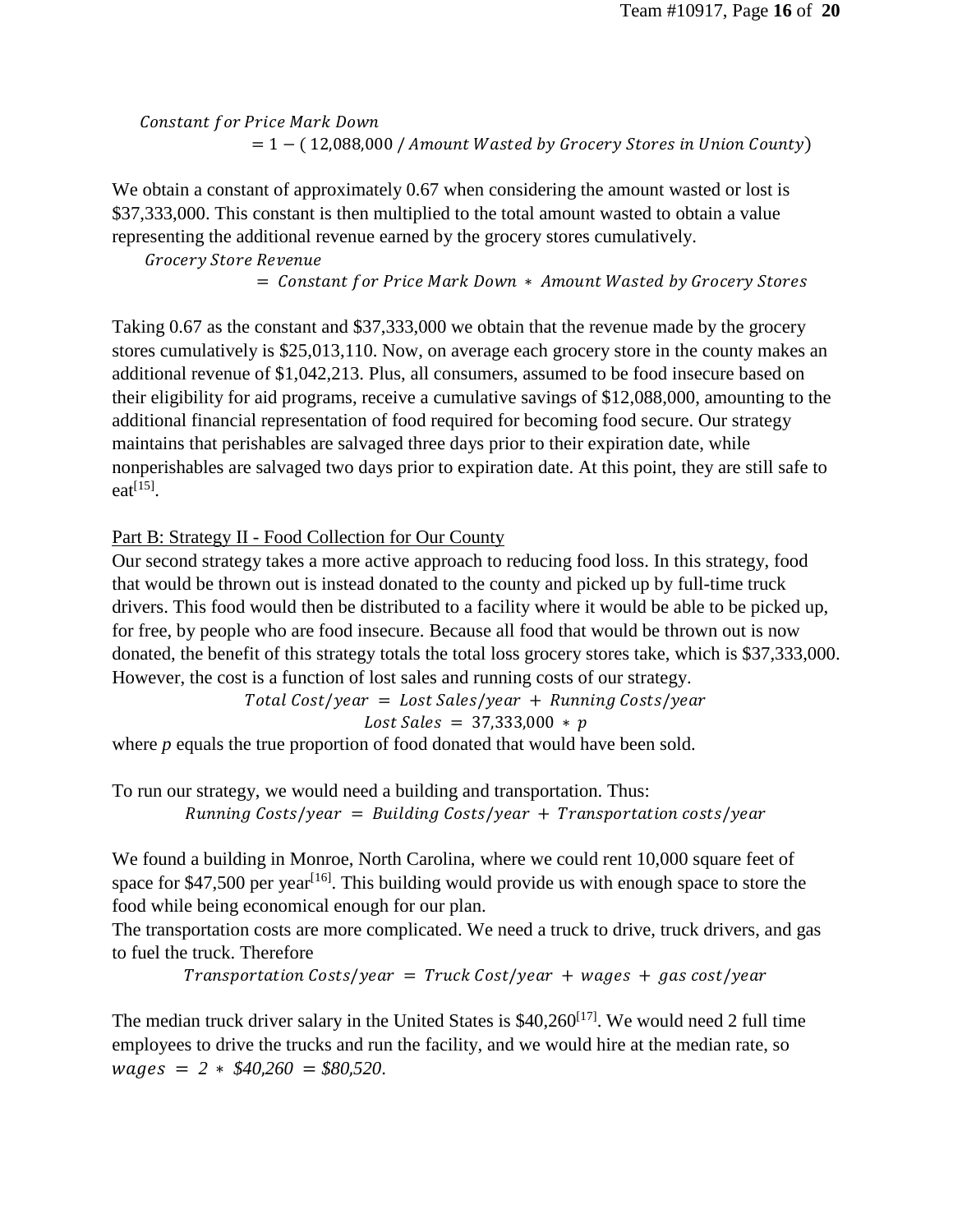We plan on buying a new truck that would last us ten years. This truck, along with the trailer, would cost Union County \$150,000. This truck would obtain 6.5 miles per gallon<sup>[18]</sup>. We plan on keeping the truck for 10 years. Therefore  $Truck Cost/year = $150,000 / 10 years = $15,000/year.$ 

For gas, we assumed that Union County was a square with an area of 640 mi<sup>2[19]</sup>. This meant that the size of each side for Union County was  $\sqrt{640} \approx 25.3$  miles. This means that  $maximum$  *distance*/trip = 4 \*  $\sqrt{640}$  +  $\sqrt{2}$  +  $\sqrt{640}$  ≈ 137 miles.

Next, we would need the drivers to go on their routes three times per week to restock the facility. Thus,  $maximum \frac{distance}{week} = 137 * 3 = 411$  miles. Because the price of diesel gasoline is \$2.55 in our model, and the mpg of our truck is 6.5, *total gas/week* = 411 miles / 6.5mpg  $*$ 2.5 galloons =  $$161/week$  and total gas/year = total gas cost/week  $* 52 = $8380$ /year.

Therefore, Transportation Cost /  $Year = $15,000 + $80,520 + $8380 = $103,860$ And Running Costs /  $Year = $47,500 + $103,860 = $151,400/year$ . Therefore, Total Cost /  $year = $37,333,000 * p + $151,400$ where *p* equals the true proportion of food donated that would have been sold.

#### **D. Results: Costs and Benefits of Strategy**

#### Part A: Strategy I - Salvage Groceries

The benefit/cost efficiency of model 1 is  $\frac{Total\,Benerft\, of\, ConsumerfTotal\, Benerft\, of\, Stores}{Total\, Cost\, to\, Stores}$ , which is calculated to be  $\frac{12,088,000 + (37,333,000 - 12,088,000) * (1-p)}{12,088,000 * p}$ , where *p* equals the true proportion of food marked down that would have been sold at the original price point,  $0 \lt p \leq 1$ . The numerator of this equation is the total amount of benefit, in dollars, that is saved by consumers. The number is the total amount of money needed to bring all food insecure families in Union County to food security, which, in our model, is the total benefit that consumers would receive.  $[14]$ 

Added to this number is the amount of new sales that the grocery stores are making due to this  $policy. Because  $0 \leq (1-p) < 1, 12,088,000 \leq 12,088,000 + (37,333,000 - 1)$$  $12,088,000$  $(1 - p) < 37,333,000$ . This means that the maximum amount of benefit for the grocery salvage strategy is less than \$37,333,000.

The denominator is the amount of sales, in dollars, that the stores are losing out on due to lowering the prices of goods close to expiration. This solution has no cost other than the direct sales cost to the stores themselves, so that is the only part of the denominator.

Part B: Strategy II - Food Collection by County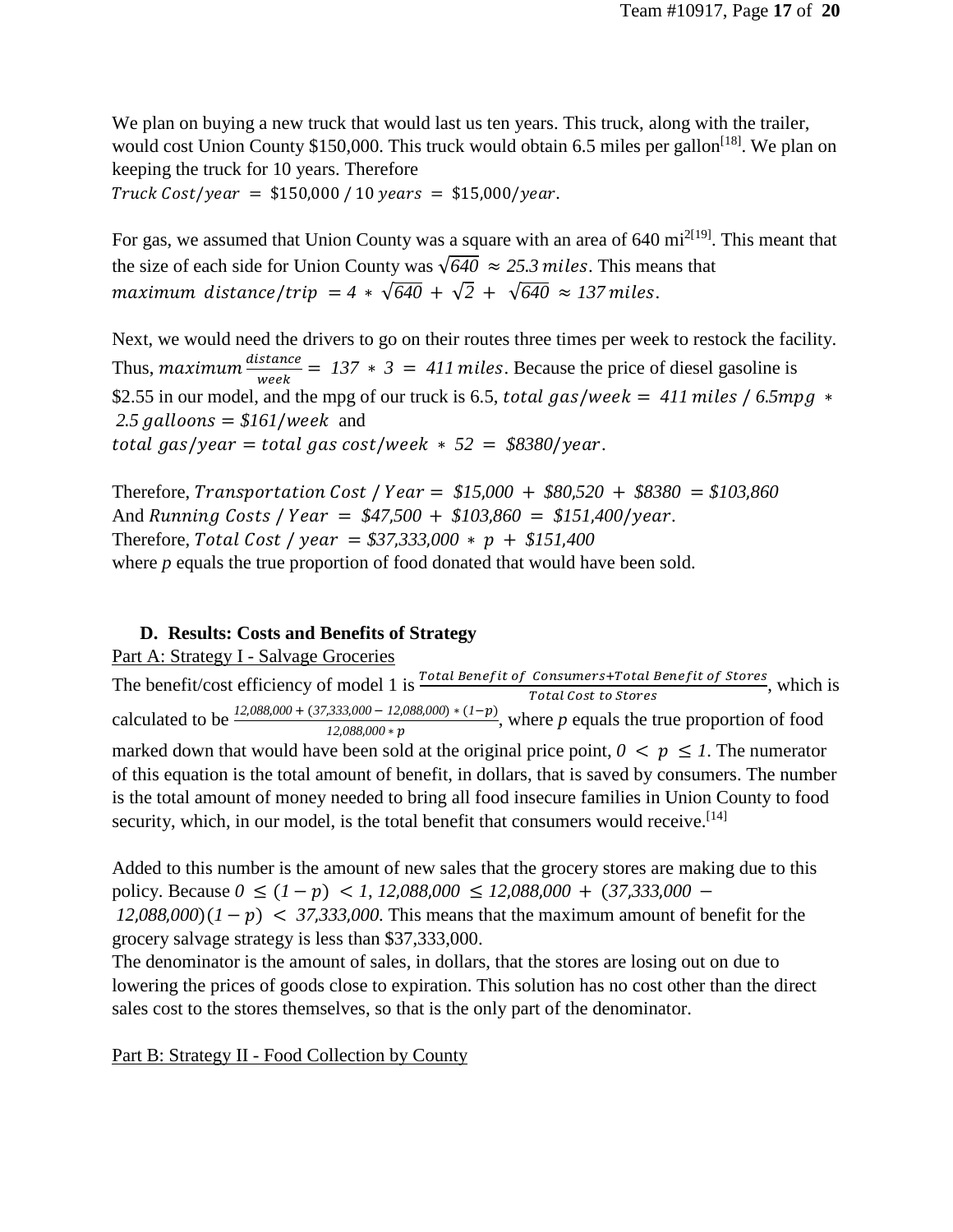The efficiency of this strategy is calculated to be  $\frac{37,333,000}{37,333,000 * p + 151,000}$  where p equals the true proportion of food donated that would have been sold at the original price. The numerator is the total benefit, which is the amount of money donated by the stores, equal to the monetary value of the amount of food that was thrown out previously. This is fixed at \$37,333,000. The denominator contains two major parts. The first is the loss that stores undergo for not selling their goods, which is the value of goods given away multiplied by the proportion of those goods that would be sold. The second part is the total fixed costs per year for the strategy, which is \$151,000.

#### Part C: Comparison



Figure 3: Graphs of net benefit/cost for both strategies, where red is grocery salvage and blue is food collection and redistribution.

As shown by the graph, grocery salvage is superior to food redistribution at all levels of p within  $0 < p \leq 1$ . However, both strategies are very similar when  $p > .9$ . Before this point, grocery salvage has considerably increased benefit/cost ratios.

It is worth noting that the overall benefit of food redistribution is greater than the overall benefit of grocery salvage throughout the entire interval, because food redistribution has an overall benefit of \$37,333,000 while grocery salvage approaches but can never reach that amount. However, food redistribution is significantly less cost effective societally than grocery salvage, so food redistribution is inferior to grocery salvage based upon efficiency.

#### **E. Strengths and Limitations**

#### Part A: Strategy I - Salvage Groceries

The Salvaging Groceries strategy is strong due to its ability to have a net positive impact on both local grocery firms and consumers, especially those who are food insecure. The strategy effectively redistributes retail waste due to expiration dates by marking down prices, thereby increasing revenue for grocery retailers and increasing savings for consumers requiring financial aid. It also has extremely low costs, consisting only of decreased revenue.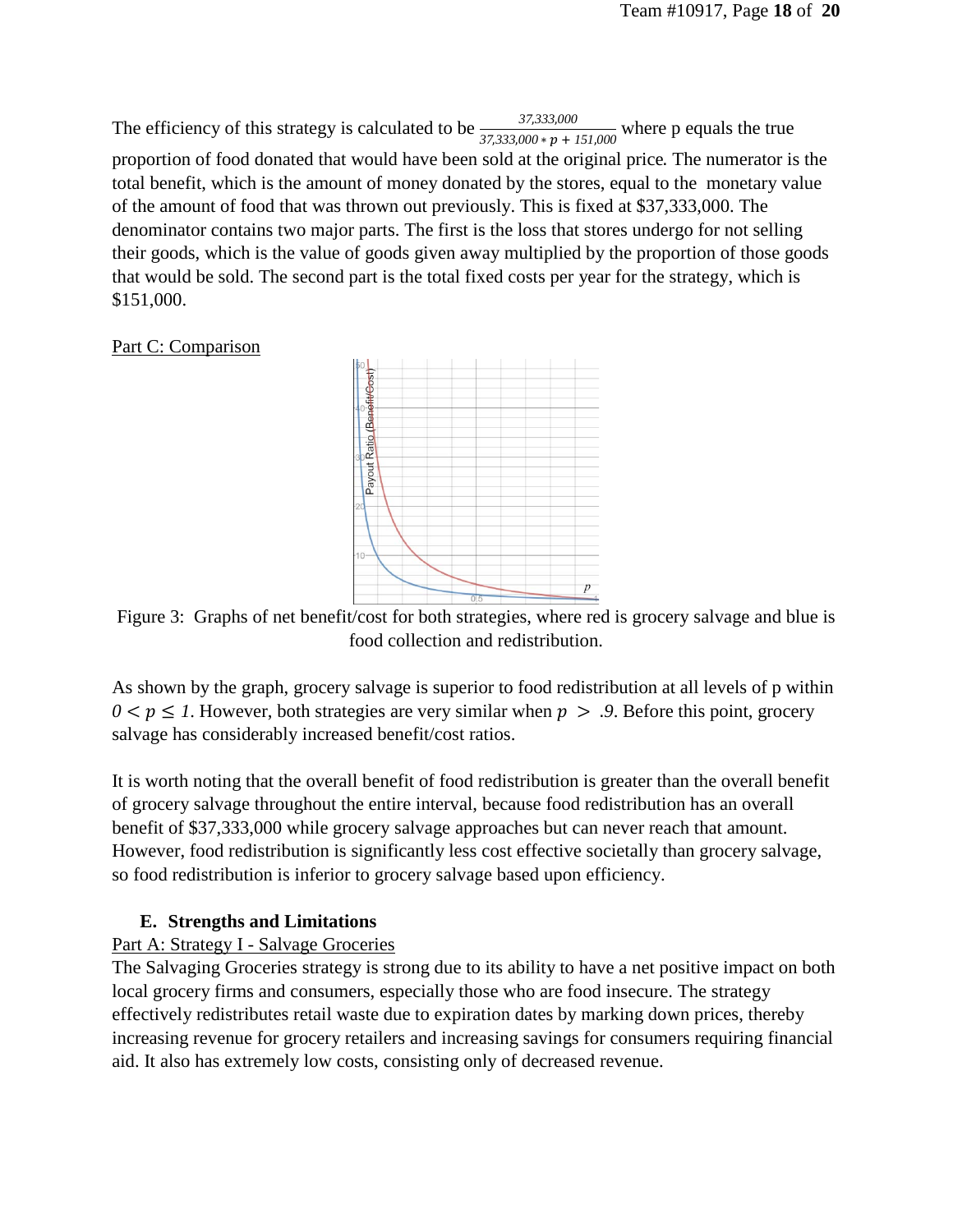The strategy's limitations lie in its inability to effectively convert wasted product into complete revenue for retailers. While having the prospect of making a revenue of \$37,333,000, retailers are only able to convert revenue of about \$25,013,000 in Union County. Another limitation is the strategy's impact on food insecure groups. While resolving the minimum need in regards to food, the strategy fails to enable food insecure groups to achieve sustainable food security. Further, the strategy relies on the assumption that all food is sold, which is unlikely.

#### Part B: Strategy II - Food Collection by County

The strengths of this strategy lie in its ability to coordinate distribution of wasted food to households likely facing food insecurity. While not helping grocery retailers, this strategy effectively prices the cost of wasted food as 0, thereby enabling poverty-stricken families to obtain free food resources at only the expense of fuel required to travel to the county's distribution center.

One limitation faced by this strategy is its ability to please grocery stores. With nearly wasted food being picked up by the county for free, grocery stores receive no additional revenue on the food resulting in the same amount of revenue as if they were wasting 10% of the product they put on sale. Another limitation faced by this strategy is its reliance on a transport system coordinated by two individuals in order to maximize the net benefit to society. With two individuals being the sole workers responsible for the proper flow of the acquiring and distributing food system, it is somewhat unreliable in the real world due to high expectations for a small workforce in the county's Food and Nutrition Service. Lastly, this solution has many running costs, which make it significantly more expensive for the county.

#### **F. Summary**

Utilizing data regarding wasted food, average grocery store revenue, and food insecurity within Union County, we were able to create two strategies to lower the amount of food insecurity within our community. We determined that the strategy of salvage groceries was more effective than actively moving food because of its lack of running costs, lower costs to local businesses, and its ability to help grocery stores in communities that have a large amount of food insecure people.

Ultimately, our suite of models shows that food distribution strategies are most effective in agricultural states, and that grocery salvaging strategies specifically are effective at meeting the needs of food-insecure individuals. In particular, high-income households with many members are key targets for reducing food waste, and raising awareness among such demographics is a good way to reduce waste. Producers and consumers must work together to reduce food waste and develop and implement effective redistribution strategies to address food-insecurity in the United States.